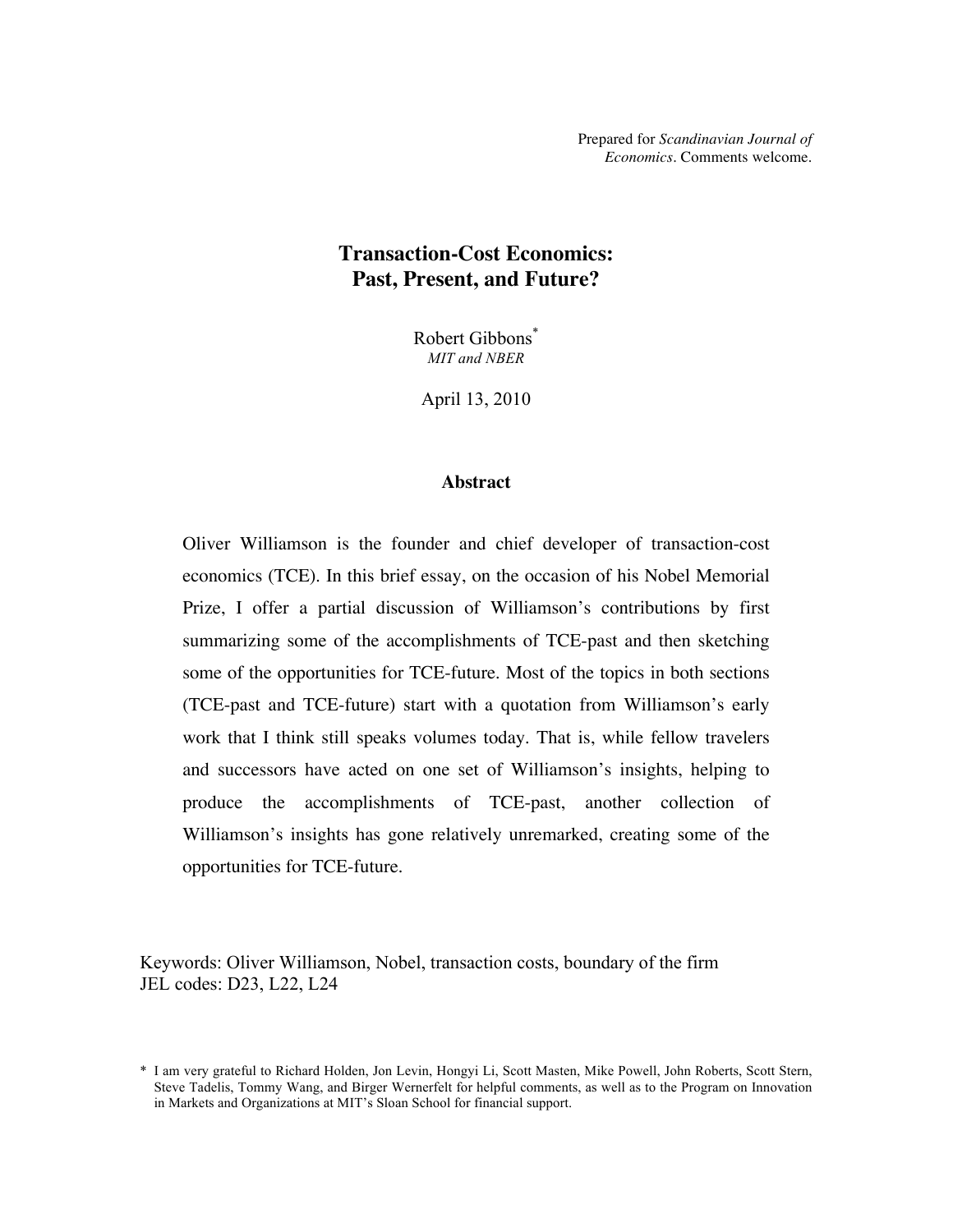# **Transaction-Cost Economics: Past, Present, and Future?**

by Robert Gibbons

# **1. Introduction**

In 2009, Oliver Williamson shared the Nobel Memorial Prize in Economics Sciences "for his analysis of economic governance, especially the boundaries of the firm." More generally, Williamson is the founder and chief developer of transaction-cost economics (TCE), with five books, seven edited volumes, and more than 170 papers on TCE and related topics. In this brief essay, therefore, I cannot offer more than a partial discussion of Williamson's contributions (emphasizing that "partial" can mean both incomplete and biased). In particular, the first part of the essay summarizes some of the substantial accomplishments of TCE-past, and the second part sketches some of the intriguing opportunities for TCE-future. To conclude, I then briefly describe TCE-present as at a crossroads: celebrating its past and charting its future.

Both of the essay's parts, on TCE-past and TCE-future, are broken into a handful of topics. For example, one of the topics in the accomplishments of TCE-past concerns the boundary of the firm, and one of the topics in the opportunities for TCE-future concerns internal organization. But almost every topic in both parts, whether accomplishment or opportunity, starts the same way: with a quotation from Williamson's early work that I think still speaks volumes today. The difference I see between TCE-past and TCE-future, then, is not that Williamson launched the former but ignored the latter; to the contrary, Williamson can be seen as trying to launch both. Instead, the difference I see is that fellow travelers and successors have acted on one handful of Williamson's insights, producing the accomplishments of TCE-past, whereas another handful of Williamson's insights has gone relatively unremarked, creating some of the opportunities for TCE-future.

Before diving in, I must issue an overarching caveat and apology: space constraints all but preclude discussion of contributions besides Williamson's. Thus, this essay is more a celebration of an individual than a literature review. In particular, in Section 2 on TCE-past, I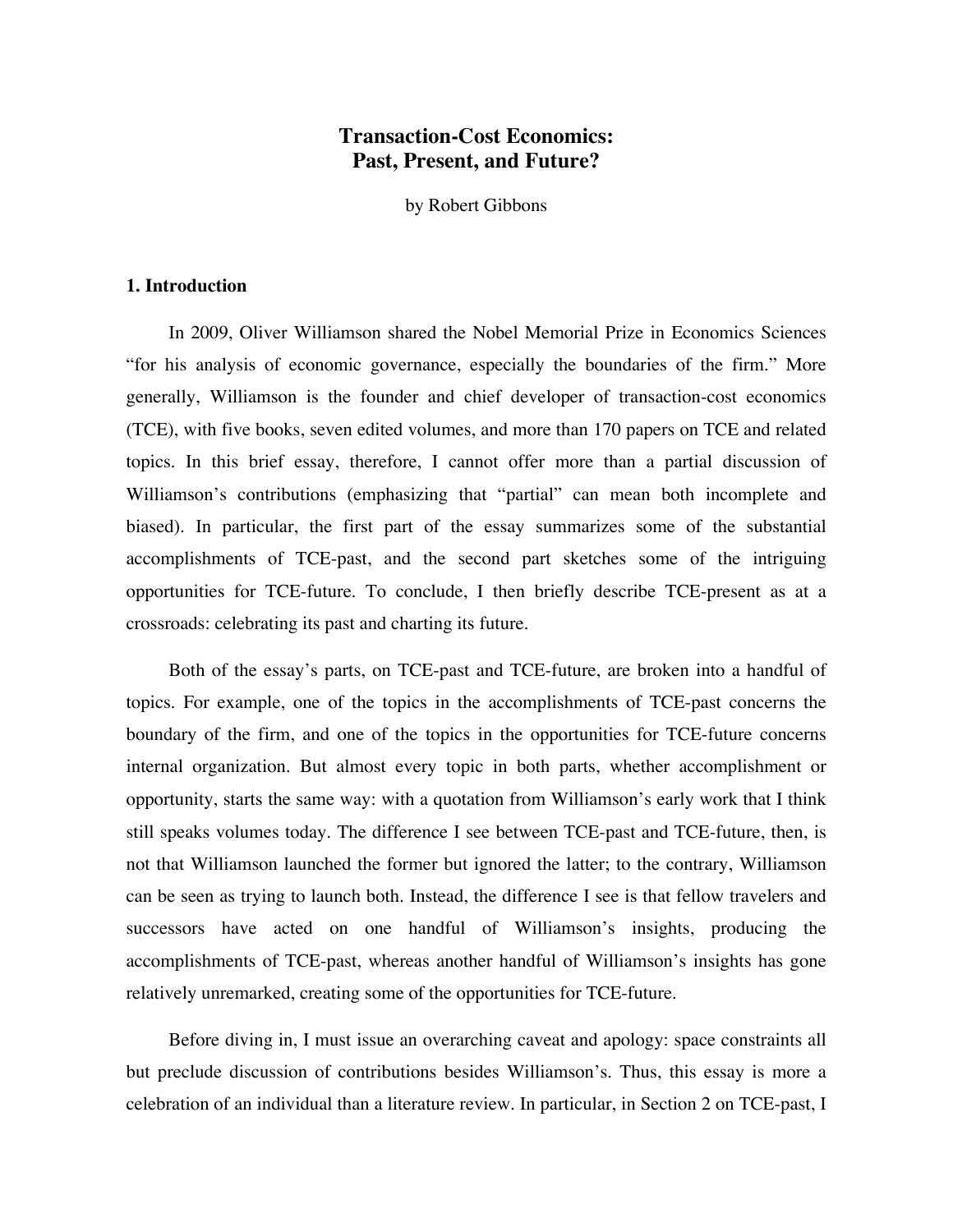hope to clarify why the dedication of Williamson (1985) counts Coase and Simon as "teachers," but I barely mention Williamson's fellow travelers and successors in TCE. Similarly, in Section 3 on TCE-future, I give only hints about recent developments in organizational economics that complement rather than directly build on TCE. For each section, a full discussion will require another outlet.

## **2. Some Accomplishments of TCE-Past**

Both 2009 laureates, Williamson and Elinor Ostrom, are cited for their analyses of "economic governance," but what does this mean? Dixit (2009: 5-6) defines the term as "the structure and functioning of the legal and social institutions that support economic activity and economic transactions by protecting property rights, enforcing contracts, and taking collective action to provide physical and organizational infrastructure. … Good economic governance thus underpins the whole Smithian process whereby individuals specialize in different tasks and then transact with one another to achieve the full economic potential of the society."

The 2009 Nobel Memorial Prize was a special moment for the study of economic governance, and there have been others (such as the earlier prizes to Buchanan, Coase, and North), because the institutions of economic governance explicitly affect or implicitly underlie huge parts of both economic activity and economics literature. We need institutions not only to support simple exchanges in markets, but also to conduct both non-market transactions (in firms, communities, governments, and elsewhere) and complex transactions in markets (via contracts and other governance structures that are not simple exchanges). When considering settings beyond simple exchange, including those analyzed by Ostrom and by Williamson, one sees why Buchanan (1975: 229) argued that "economics comes closer to being a 'science of contract' than a 'science of choice'."

To summarize the accomplishments of TCE-past, I focus on three topics: (1) methodology for studying particular governance structures and comparing them to others; (2) assumptions about the nature of certain important economic transactions and the devices available for governing them; and (3) applications, mostly to the boundary of the firm, broadly construed. Some of these accomplishments may now have become taken for granted,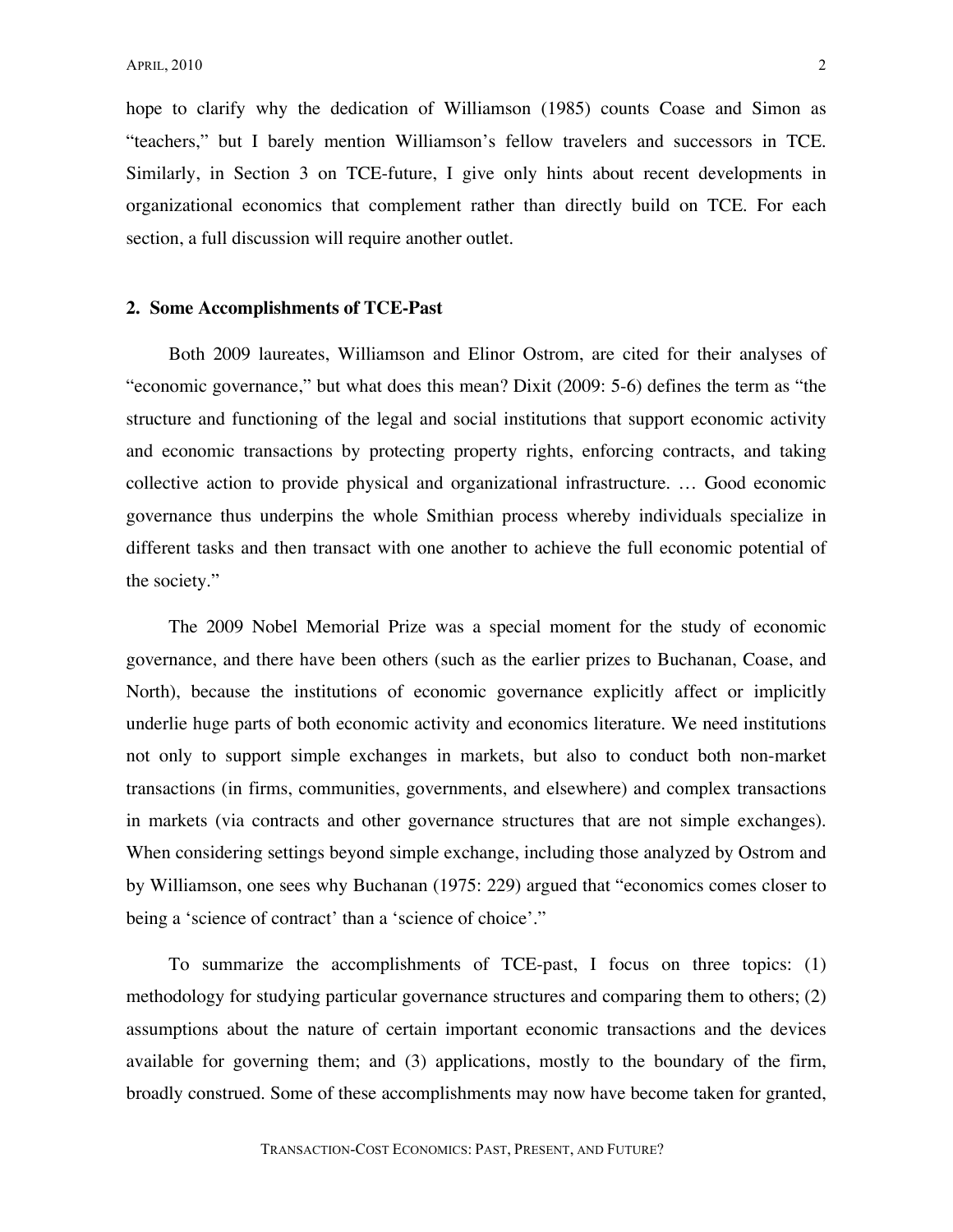so that not everyone recognizes that there is an accomplishment there, not to mention who produced it. $<sup>1</sup>$ </sup>

As primary sources for several of these accomplishments of TCE-past (and several of the opportunities for TCE-future discussed below), I draw heavily on Williamson's 1971, 1973, and 1979 papers, as well as on chapters 4 and 5 from his 1975 book. With the benefit of thirty years of hindsight (as well as the enormous body of Williamson's subsequent writing noted above and the huge empirical literature on TCE discussed below), I have come to see these key writings from the 1970s as expressing the core theoretical ideas of  $TCE^2$ . Hahn (1961: 204) said about Debreu's *Theory of Value*, I find the returns to re-reading these key Williamson writings to be "very high indeed and probably increasing."

#### *2.1 Methodology*

Even before Williamson's prize cited his analysis of "the boundaries of the firm," his best-known contribution concerned the make-or-buy problem: which upstream inputs should a downstream business purchase and which should it manufacture? (Or, as Coase (1937: 393- 4) put it, "Why does the entrepreneur not organize one less transaction or one more?")

To analyze the make-or-buy problem, one might focus on the firm's production function. After all, production functions are a standard topic in microeconomics courses, from introductory to advanced. As Demsetz (1983: 377) notes, however, "It is a mistake to confuse the [neoclassical] firm … with its real-world namesake." In particular, Williamson (1971: 112) argues that production functions are not the way to analyze the make-or-buy problem.

"[T]he substitution of internal organization for market exchange is attractive less on account of technological economies associated with production but

 <sup>1</sup> This notion of being taken for granted parallels <sup>a</sup> story about my MIT colleague Barbara Liskov, an Institute Professor (the highest rank at MIT), who won the Turing Award in 2008 for her work in the 1970s. In response to the award, someone (much younger?) apparently wrote, "What did she get this award for? Everyone knows this, anyway." http://web.mit.edu/newsoffice/2009/liskov-event.html  $\frac{2}{\pi}$  Two enormous omissions in what follows are that (1) I focus on what Williamson (1985: 24) calls the

<sup>&</sup>quot;governance" branch of TCE rather than the "measurement" branch, thus entirely omitting important papers such as Alchian and Demsetz (1972), and (2) I focus almost entirely on Williamson's arguments (both who made them and who used them), thus only barely mentioning Klein, Crawford, and Alchian (1978) in Sections 2.3 and 3.4. See Baker and Gil (2010) for more on Klein et. al.'s role in launching active discussion of the central case study in this field, GM-Fisher Body.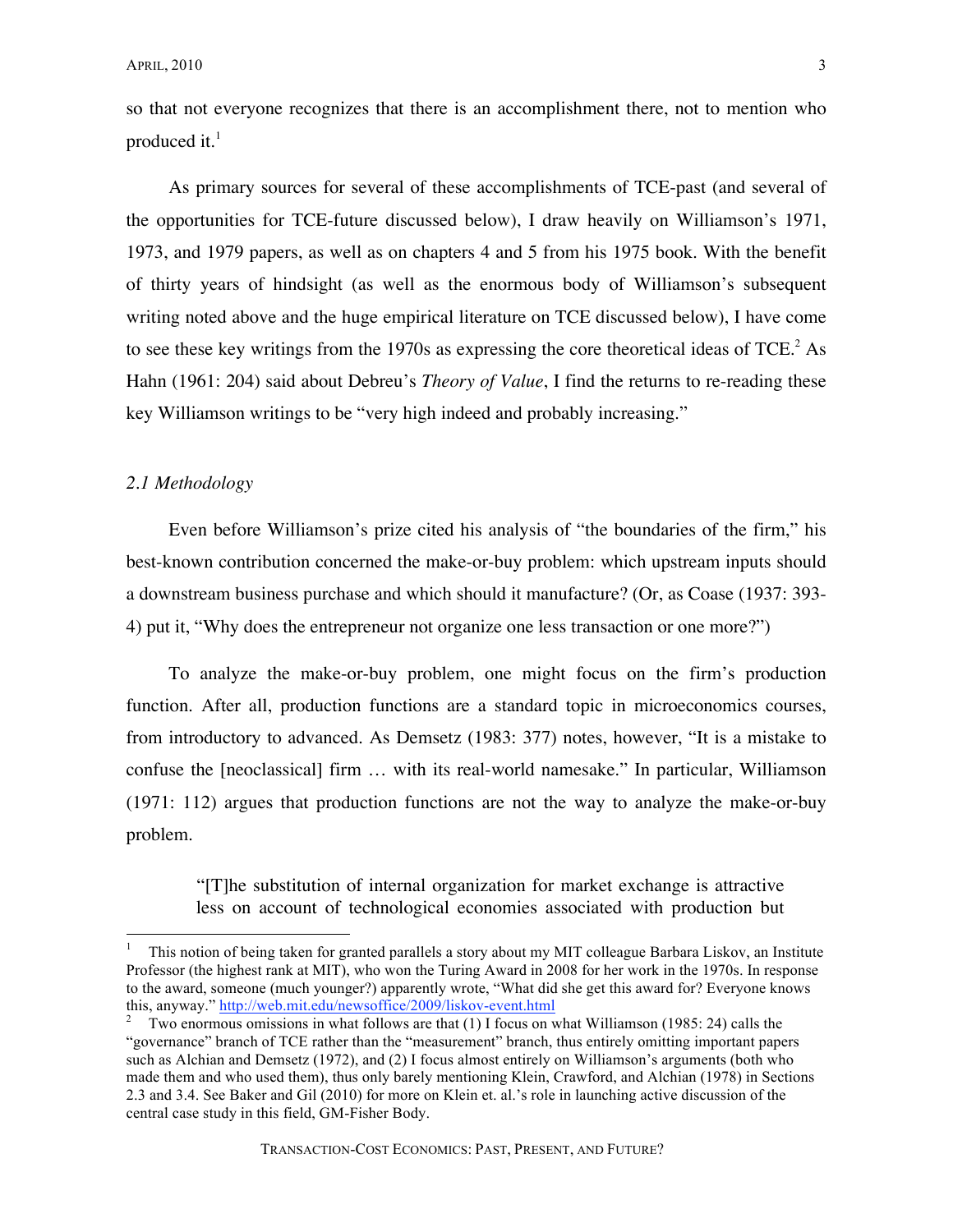because of what may be referred to broadly as 'transactional failures' in the operation of markets for intermediate goods."

The question, then, is how to analyze the sources and remedies of "transactional failures." In this section, I discuss two aspects of the methodology that Williamson proposed and practiced: (a) microanalysis of transaction detail and (b) comparative institutional analysis.

# *(a) Microanalysis of transaction detail*

Williamson's approach to analyzing transactional failures is "microanalytic" (1976: 74), meaning that it

> "examine[s] the contracting process in [great] detail … to discern the types of difficulties which market mediated exchange encounters and, relatedly, to establish in what respects and why internal … organization offers an advantage."

In this microanalytic focus on how governance structures reshape parties' incentives and opportunities, Williamson reflects ideas from his doctoral training at Carnegie Mellon, such as March (1962: 662) on "the business firm as a political coalition" and Cyert and March (1963 [1992]: 202) on "the organization as a decision process" (which we revisit in Section 3.3).

This microanalytic approach contrasts in two respects with the production-function approach. First, a production function is a reduced form, abstracting from transaction detail. But, as the press release for Coase's Nobel Prize stated, endorsing the spirit of microanalysis, "the power and precision of analysis may be enhanced if it is carried out in terms of rights to use goods and factors of production instead of the goods and factors themselves."<sup>3</sup> Second, the standard optimization problems involving production functions are single-person problems, whereas studying transaction detail typically reveals contending interests among the parties to a transaction; the microanalytic approach explores the parties' political and strategic actions as a game rather than a single-person problem. As a result of these two differences, TCE can have a lot to say about production (see Section 3.2 for a start) but little reference to production functions.

 <sup>3</sup> http://nobelprize.org/nobel\_prizes/economics/laureates/1991/press.html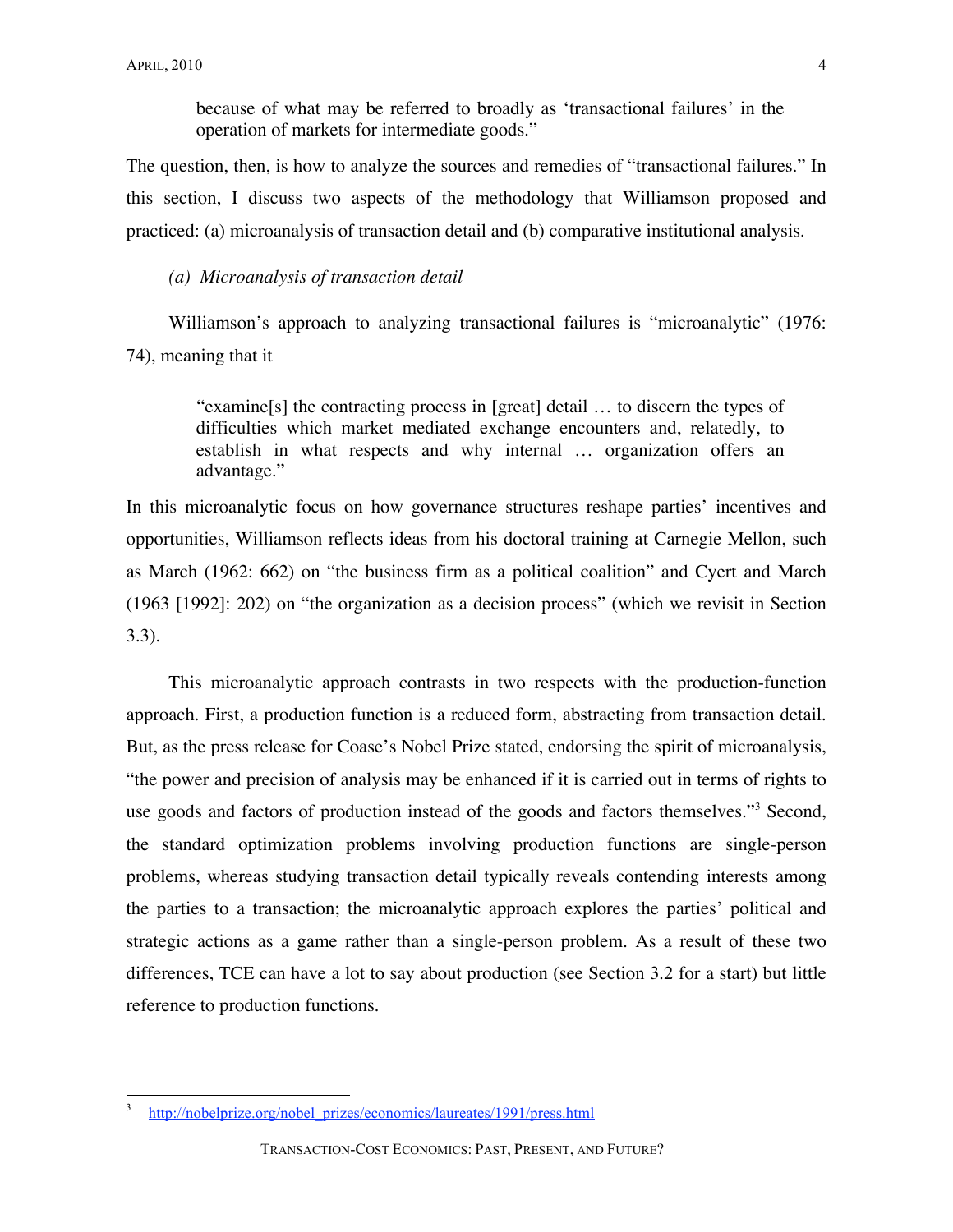Before leaving production functions, however, I find it interesting to note that, whereas Kreps (1990) treated organizational issues not only in Chapter 7 on "The Neoclassical Firm" but also in Chapter 19 on "Theories of the firm" and Chapter 20 on "Transaction cost economics and the firm," Mas Colell, Whinston, and Green (1995) included only a chapter on "Production" and placed it in their Part I—on *individual* decision-making. Given the literature in 1995, I can understand the choices that Mas Colell et al. made, but I hope it will someday be taken for granted that (a) the external boundaries and internal structures and processes of organizations should receive at least as much attention as production functions in leading micro texts and (b) these aspects of organizations should be analyzed from a microanalytic perspective (i.e., as reshaping the incentives and opportunities of the parties to the transaction in question). In short, I await textbooks that embody Cyert and March's (1963 [1992]: 30) view of organizations: "People (i.e., individuals) have goals; collectivities of people do not."

# *(b) Comparative Institutional Analysis*

As a methodological point, Williamson (1973: 316) has long argued and practiced that

"the problems of efficient economic organization need to be examined in a comparative-institutional way."

For example, Coase (1937) and Williamson (1971) analyzed the make-or-buy problem as the efficient choice from a discrete set of alternative governance mechanisms (namely, integration and non-integration). Furthermore, such comparative institutional analyses can be conducted not just of the boundary of the firm but also of its internal organization and other topics, as in the following three early examples. First, Simon (1951) and Williamson, Wachter, and Harris (1975) compared an "employment" relationship (where the boss can choose the worker's task) to various contractual relationships (e.g., where the task is agreed in advance). Second, Coase (1960) and Williamson (1976) compared regulation to relevant alternatives (integration for Coase and franchise bidding for Williamson). Finally, Chandler (1962) and Williamson (1981) compared functional organizations (where each function reports directly to headquarters) to multi-divisional organizations (where each division contains each function and each division reports to headquarters). In each of these early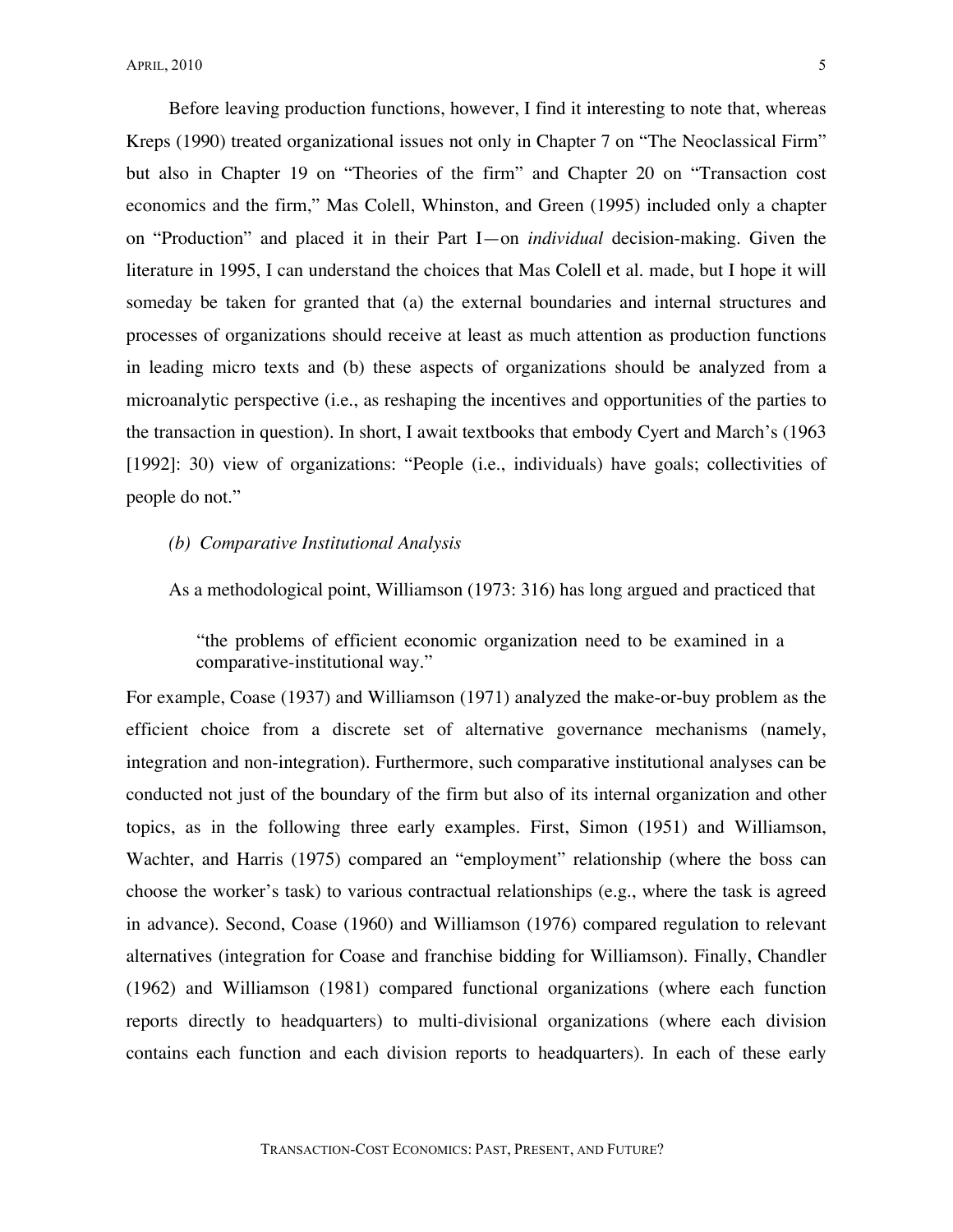studies, Williamson's microanalytic approach considerably deepened the institutional comparisons initiated by his predecessors.

Simon (1978: 6) provided an early articulation of the motivation and methods of the comparative-institutional approach, noting that "[a]s economics expands beyond its core of price theory …, we observe in it … [a] shift from a highly quantitative analysis, in which equilibration at the margin plays a central role, to a more qualitative analysis in which discrete structural alternatives are compared." Today, large literatures (not just TCE) have conducted comparative institutional analyses of a wide range of topics. For example, there are analyses of the optimal extent of horizontal integration (not just vertical), the optimal control structures inside organizations (not just functional and divisional forms), the optimal contracts and other governance structures between firms (such as joint ventures), and the optimal governance structures for the political economy (such as different constitutional and legislative structures).<sup>4</sup> But the point here is to identify early sources of this comparativeinstitutional approach, not to catalogue its many subsequent applications.

# *2.2 Assumptions (about Difficult Transactions)*

In order to conduct microanalysis of alternative governance institutions, Williamson needed to reconceptualize the environment in which much important economic activity occurs. In this section, I focus on three environmental conditions that collectively can create "transactional failures" (whether "in the operation of markets for intermediate goods" or elsewhere): (a) unprogrammed adaptation because ex ante contracts are incomplete, (b) lockin arising from the "fundamental transformation" (1985: 61), and (c) haggling (i.e., inefficient bargaining) because ex post contracts are incomplete.<sup>5</sup>

The following section begins by focusing on vertical integration in markets for intermediate goods, explaining that this combination of unprogrammed adaptation, lock-in,

See, for example, Ménard's (2004) International Library of the New Institutional Economics.<br>Williamson (1973, 1975, 1985) emphasizes not only environmental conditions but also individual ones.

especially bounded rationality and opportunism. I proceed slightly differently but to the same basic effect. Replacing bounded rationality, I assume that contracts can be incomplete even if the parties are rational. And endorsing opportunism, I assume that individuals are opportunistic in all economic models, even if in some settings, such as general-equilibrium models, such actors have so few opportunities that they "do not buy more than they can pay for, … do not embezzle funds, … [and] do not rob banks" (Diamond, 1971: 31). In short, opportunistic actors in constrained environments behave well, but our interest is in other environments.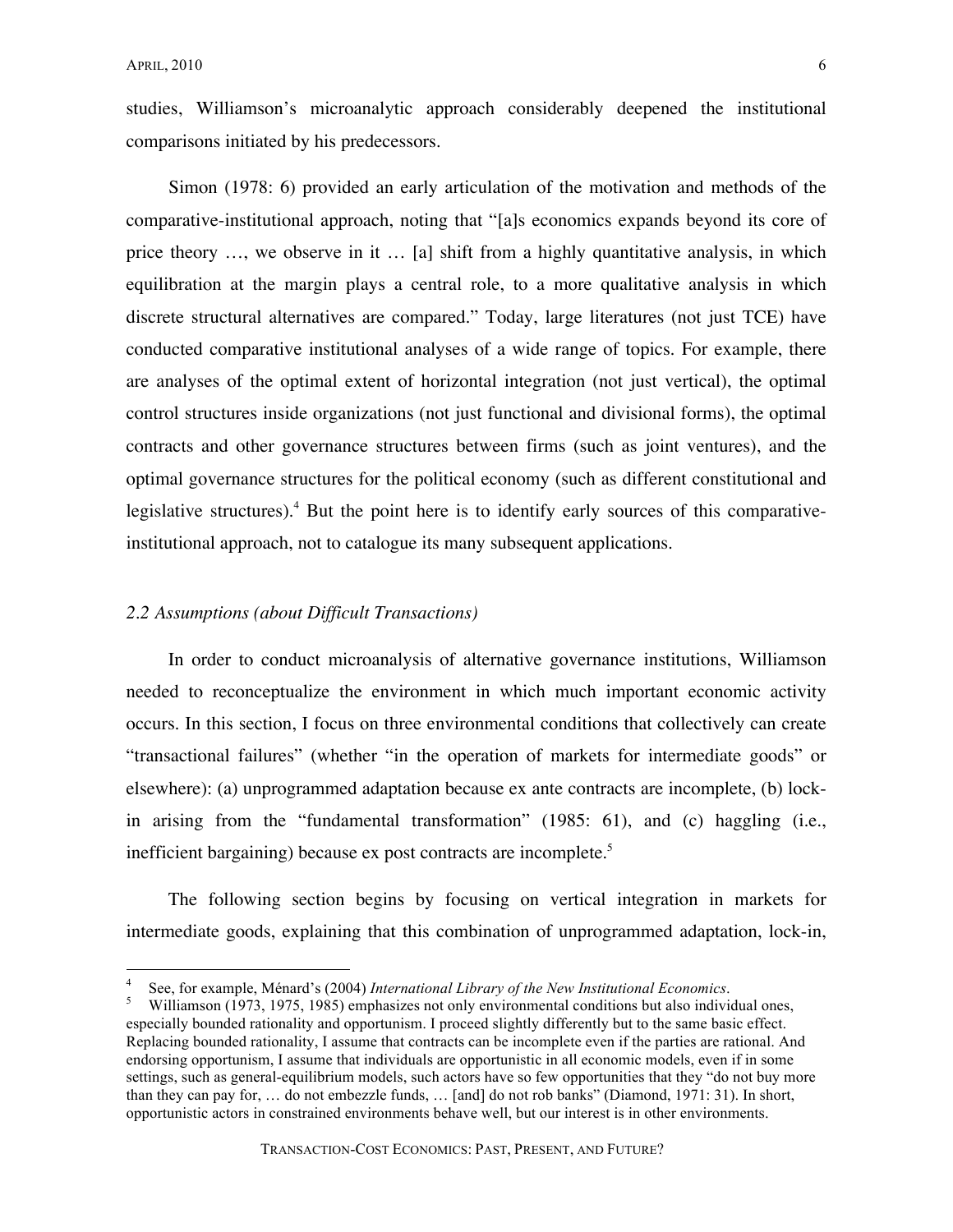and haggling creates Williamson's earliest rationale for integration. The remainder of the section then discusses other settings, beyond intermediate goods, where these three environmental conditions again have important effects.

#### *(a) Unprogrammed Adaptation Because Ex Ante Contracts Are Incomplete*

In the 1960s, many general-equilibrium models assumed the existence of a complete set of state-contingent claims, as introduced by Arrow (1953) and Debreu (1959). In contrast, Williamson (1971: 113) was then considering "unprogrammed adaptations" resulting from ex ante contracts that are incomplete.

"[O]nly when the need to make unprogrammed adaptations is introduced does the market versus internal organization issue become engaging."

Simon's (1951) model has a similar spirit: in an "employment relationship," the boss chooses the worker's task after the state of the world has been realized, and Simon compared this governance structure for adaptation to a "sales" contract where the task is agreed before the state is realized (in which case there is no adaptation). The key point is that Simon did not allow the parties to write a contingent contract (prescribing the task as a function of the state) before the state is realized; that is, he ruled out what might be called programmed adaptation. In endorsing Simon's incomplete-contract approach to adaptation (for studying the make-orbuy problem), Williamson can again be seen as reflecting his Carnegie roots, but it is worth noting what a departure this endorsement was from Arrow and Debreu's complete-contract approach that was so prominent throughout the 1960s.

The possibility of unprogrammed adaptation is important because different governance structures can have different influences on the parties' response to the need for such adaptation. As Williamson (2000: 605) later summarized three decades of work, TCE

"holds that maladaptation in the contract execution interval is the principal source of inefficiency."

For example, one way that such maladaptation can arise is from privately optimal but collectively inefficient haggling. Whatever the sources and sizes of such maladaptations, the core TCE idea is that the efficient governance structure minimizes the resulting inefficiency.

*(b) Lock-In Arising from the "Fundamental Transformation"*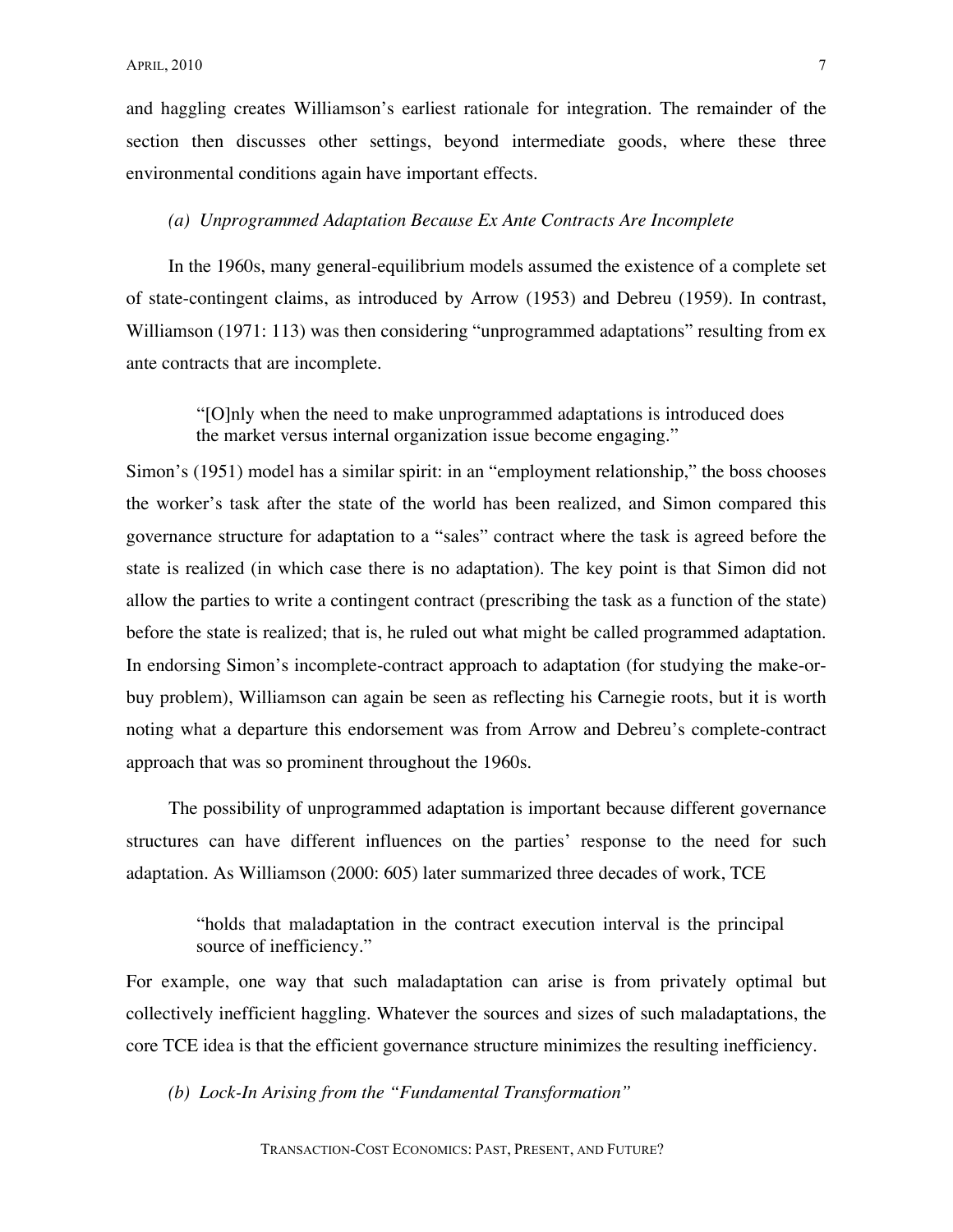If there are many equivalent upstream or downstream parties, then competition seems likely to produce an efficient outcome, even if ex ante contracts are incomplete. Thus, a second ingredient in Williamson's rationale for integration is lock-in via "bilateral monopoly" (1971: 115) or "small numbers" (1973: 318).

Williamson's contribution on this point is not to focus on settings that have small numbers from the beginning, but rather to explain why large numbers in the beginning often become small numbers over time, through specific investments, learning by doing, and so on.

"Although a large-numbers exchange condition obtains at the outset, it is transformed during contract execution into a small-numbers exchange …" (1975: 29).

Thus, for whatever reason, it often becomes more efficient for the parties to continue to deal with each other rather than change partners.

Although specific investments have played a large role in the TCE literature as a leading source of such lock-in, it is important to consider the possibility of lock-in even in the absence of specific investments. In this spirit, Masten, Meehan, and Snyder (1991: 9)describe "temporal specificity" as follows. "Where timely performance is critical, delay becomes a potentially effective strategy for extracting price concessions. … Even though the skills and assets necessary to perform the task may be fairly common, the difficulty of identifying and arranging to have an alternative supplier in place on short notice introduces the prospect of strategic holdups." This issue of alternative sources of lock-in, beyond specific investments, reappears below.

# *(c) Haggling Arising from Incomplete Ex Post Contracts*

In 1971, Williamson had access to the Nash Bargaining Solution, which assumes efficient bargaining rather than inefficient haggling, but not to Tullock's (1980) model of collectively inefficient rent-seeking behaviors or to models of inefficient bargaining under asymmetric information such as Myerson and Satterthwaite (1983). On the other hand, as Williamson (1975: 73) notes (citing Schelling (1960) and (1971) here and elsewhere in the book), "To observe that the pursuit of perceived individual interests can sometimes lead to defective collective outcomes is scarcely novel."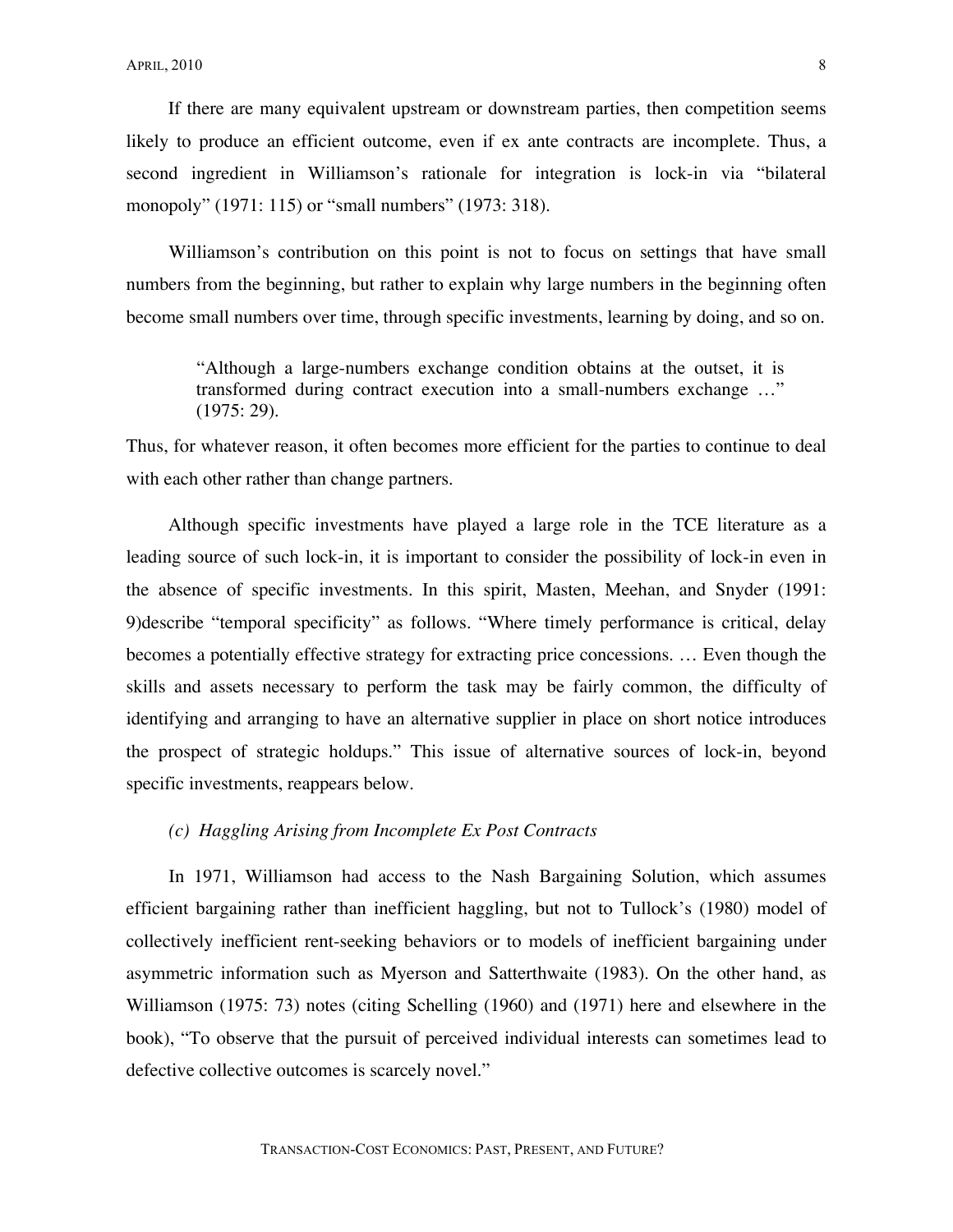Whatever his thoughts about the sources of inefficient haggling, Williamson (1971: 115) clearly envisioned inefficient bargaining, asserting that

"[a]lthough this haggling is jointly (and socially) unproductive, it constitutes a source of private pecuniary gain."

As we will discuss in Section 3, the literature is still debating how to formalize the idea of haggling in a way that produces a formal theory of vertical integration. Nonetheless, as we will see in Section 2.3, even without a formalization of inefficient haggling, Williamson's rationale for vertical integration inspired a great deal of empirical work.

#### *2.3 Applications*

For environments that satisfy the three assumptions in Section 2.2, Williamson could perform microanalytic comparisons of alternative governance institutions, beginning with the make-or-buy problem. This section summarizes some of the ensuing applications, in four parts, largely concerning the boundary of the firm: (a) TCE's theory of vertical integration; (b) TCE evidence on vertical integration; (c) TCE theory and evidence on contracts between firms; and (d) further applications.

# *(a) TCE's Theory of Vertical Integration*

As suggested above, the combination of unprogrammed adaptation, lock-in, and haggling create Williamson's earliest rationale for integration. To avoid inefficient haggling under non-integration, it may be more efficient to concentrate control, producing decisionmaking by fiat. As Williamson (1971: 114) argued,

> "fiat is frequently a more efficient way to settle minor conflicts … than is haggling or litigation."

A more detailed argument appears in chapters 4 and 5 of his 1975 book. Specifically, Chapter 4 argues that the need for unprogrammed adaptation implies that many *labor* transactions are more efficiently conducted in a firm (under something like Simon's "employment relationship") instead of in a market (under something like Simon's "sales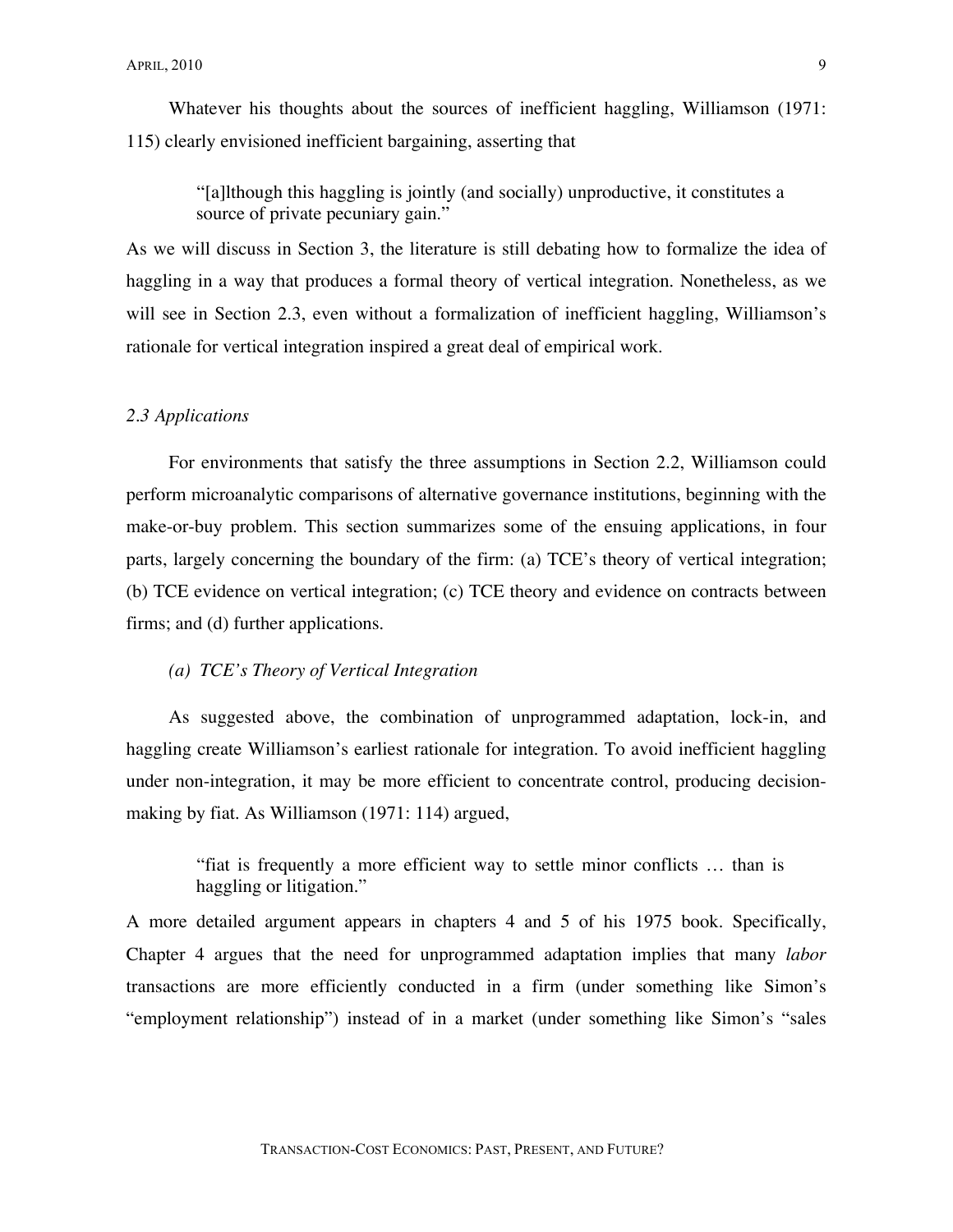contract").<sup>6</sup> Having made labor transactions the centerpiece of Chapter 4, Williamson then makes an explicitly parallel case for intermediate products in Chapter 5: "The argument here really parallels that of Chapter 4 in most essential respects" (1975: 99).

In short, Williamson's earliest rationale for vertical integration concerned choosing a governance structure to minimize the inefficiency of unprogrammed adaptations. While Simon shared this focus on unprogrammed adaptation, there are three important advances in Williamson's argument. First, whereas Simon analyzed a setting with only two parties, Williamson endogenized the small-numbers context via the fundamental transformation. Second, Simon analyzed a setting with only one decision (the worker's task), so Williamson's interests in non-integration and its associated haggling could not arise. And third, in a bold analogy, Williamson'argued that issues akin to those in employment also arise for intermediate goods.

For both theoretical and empirical purposes below, let me reiterate that, although this rationale for vertical integration does require lock-in from small numbers, it does not require specific investments to be the source of that lock-in. (In particular, Simon says nothing whatsoever about investments.) To put this differently, one could say that Williamson's earliest rationale for integration requires specificity but not specific investments. I make this point not because the 1975 argument was incomplete, but rather the reverse. Given the strong emphasis on specific investments in later work, a completely coherent argument in the 1975 book (based on specificity without specific investments) largely got lost.<sup>7</sup>

Increased emphasis on specific investments occurred in Klein, Crawford, and Alchian (1978: 297-8), who analyzed "post-contractual opportunistic behavior" (i.e., haggling) over "appropriable specialized quasi rents … [created by] a specific investment," and in

Williamson (1975: 71-72) critiques both Simon's (1951) sales contract and his employment relationship, the former for ignoring contingent claims and sequential spot contracting and the latter because it is ill suited for large-scale adaptations (e.g., where the boss's and worker's interests diverge substantially). In my view, however, these critiques under-appreciate further contributions in Simon's paper: importantly, Simon also considered an alternative governance structure (namely, letting the worker decide, p. 304) and the role of repeated interactions in moving a decision-maker's decisions away from short-run self-interest and towards Pareto-efficiency (p. 302).  $\frac{7}{1}$  As one way to assess the increased emphasis on specific investments, compare the indexes of the 1975 and

<sup>1985</sup> books. In 1975, the words "asset" and "investment" and "specific" do not appear, but "small-numbers exchange condition" appears ten times; whereas in 1985, "small numbers" does not appear, but phrases related to "asset specificity" or "transaction-specific" assets and the like now appear 77 times.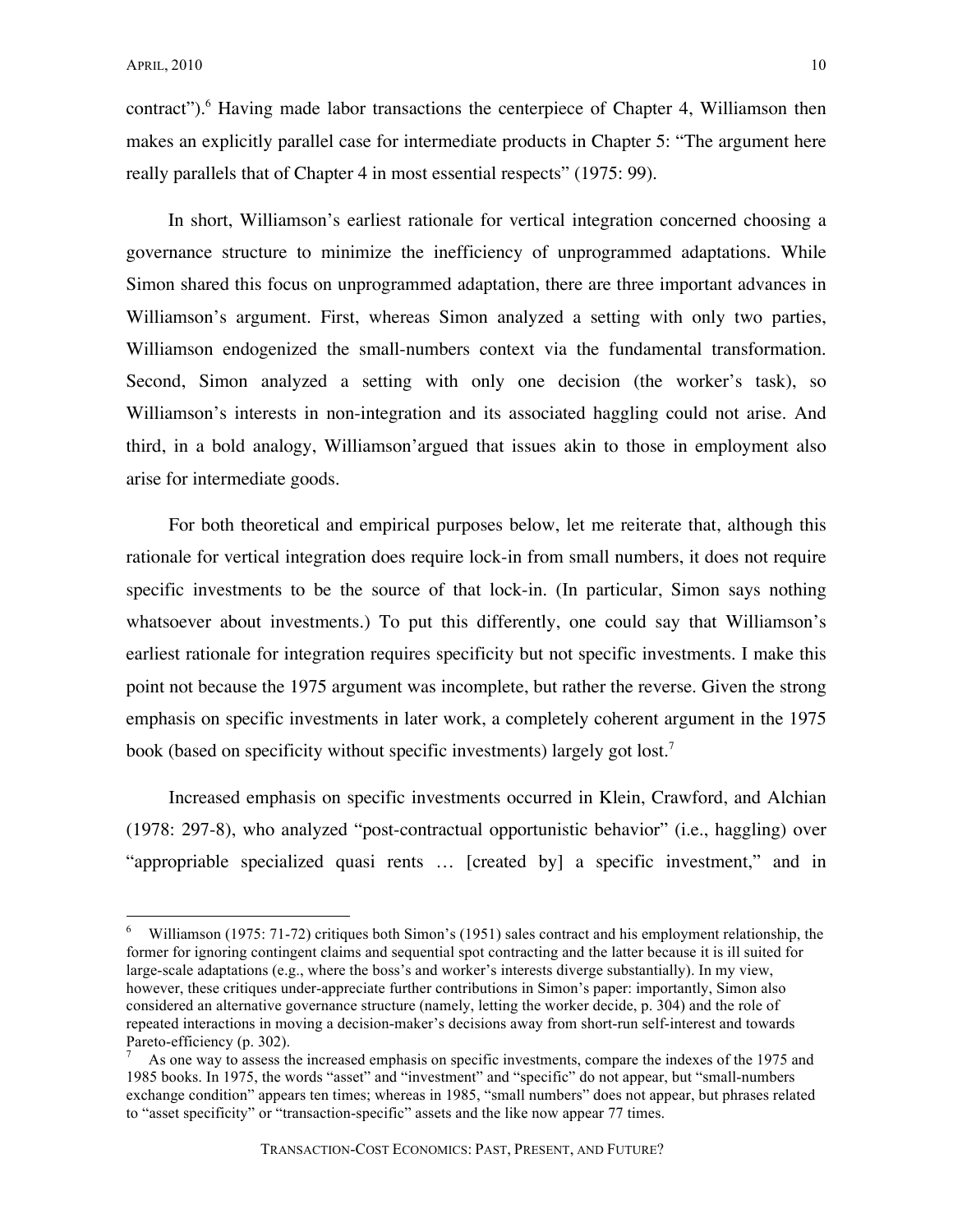Williamson's 1979 paper, where he focused on "economic activity that involves transactionspecific investments in human and physical capital" (p. 234). Having thus identified a leading cause of lock-in, Williamson (1979: 252-3) then returned to the rationale for vertical integration sketched above.

"The choice of organizing mode then turns on which mode has superior adaptive properties. … The advantage of vertical integration is that adaptations can be made … without the need to consult, complete, or revise interfirm agreements."

In sum, by 1979, Williamson had made the argument that specific investments cause small numbers and, under non-integration, unprogrammed adaptations invite inefficient haggling. A large empirical body of TCE literature on vertical integration followed, to which we turn next.

### *(b) TCE Evidence on Vertical Integration*

So far, I have spent this entire essay discussing theory. On one hand, this seems appropriate, because Williamson's main direct contributions have been theoretical. On the other hand, this seems odd because the huge body of TCE literature is overwhelmingly empirical. To bridge this disjuncture, I now consider Williamson's largest indirect contribution: operationalizing TCE so that empiricists sought to test it. In particular, I focus in this subsection on the empirical TCE literature on vertical integration and in the next subsection on the theoretical and empirical TCE literature on contracting.

For empirical work on both of these core TCE issues--vertical integration and contracting--the key step was the 1979 *JLE* paper, which began by asserting that

> "[f]urther progress in the study of transaction costs awaits the identification of the critical dimensions with respect to which transaction costs differ" (p. 234)

and then nominated uncertainty, investment idiosyncracy, and frequency as the critical dimensions of transactions. Relative to the three ingredients in the rationale for integration described above, Williamson argues that uncertainty creates unprogrammed adaptations and that investment idiosyncracy creates lock-in. Haggling, the third ingredient in the rationale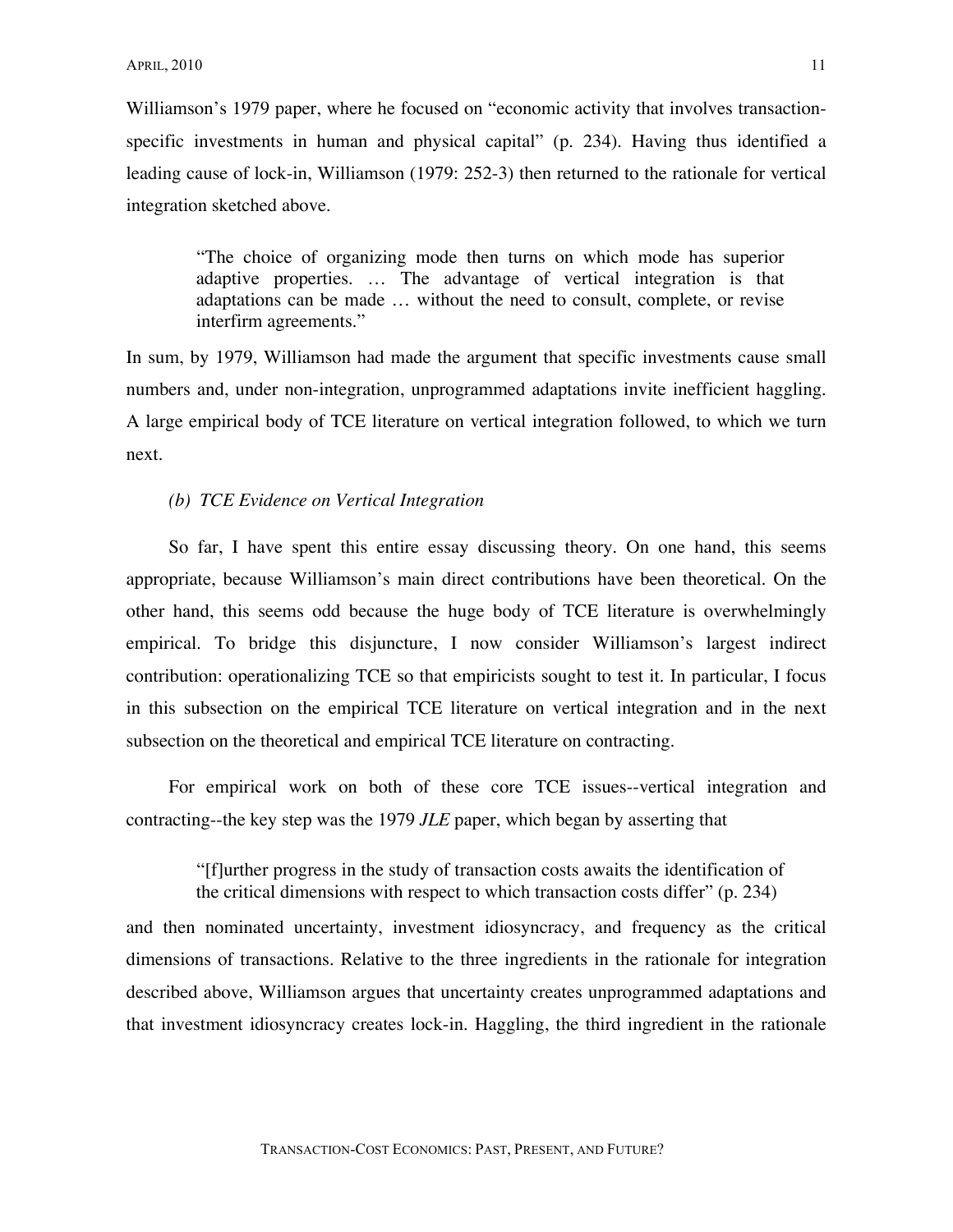for integration, is assumed to be omnipresent, or at least very widespread.<sup>8</sup> Finally, the third transaction dimension nominated in the 1979 paper, frequency with which the transaction recurs, is beyond the scope of this section's focus on vertical integration and contracting.<sup>9</sup>

Among the first empirical papers testing TCE's predictions concerning vertical integration were Monteverde and Teece (1982) and Masten (1984). Monteverde and Teece studied 133 automobile components used by Ford and General Motors and found that components requiring greater engineering development effort are more likely to be produced in-house. Engineering development effort can be interpreted as specific human capital, creating lock-in; and the other two ingredients in Williamson's rationale for integration- unprogrammed adaptations and haggling--are assumed to be present. For his part, Masten (1984) analyzed a large aerospace project, constructing measures of specificity and complexity for each input and finding that the combination of these two measures is especially important in explaining which inputs are produced in-house. Thus, Masten's analysis not only attempts to measure two of the three ingredients in Williamson's rationale for integration but also recognizes that all three ingredients must be present for the rationale to apply (and, like Monteverde-Teece and successors, assumes that haggling is present).

Many other (perhaps 100!) empirical TCE papers on vertical integration followed. Because this space-constrained essay focuses on Williamson's contributions, I cannot survey these ensuing papers and so will resort instead to surveying the subsequent surveys. Shelanski and Klein (1995) and Macher and Richman (2008) focus on the breadth and quantity of empirical work broadly in keeping with TCE insights, not limited to vertical integration. Lafontaine and Slade (2007) and Bresnahan and Levin (2010) focus on vertical integration, consider theories beyond TCE, and pay increased attention to measurement and econometric issues. David and Han (2004) and Carter and Hodgson (2006) offer more critical

 <sup>8</sup> More specifically, Williamson assumes that opportunism is widespread (p. 234) and creates haggling if parties are given the chance to haggle (such as under non-integration). Given later models of inefficient bargaining such as Tullock (1980) or Myerson and Satterthwaite (1983), I would restate this assumption as opportunism and ex post contracts that are incomplete create haggling if the parties are given the chance.<br><sup>9</sup> Williamson (1979) argues that frequency provides a boundary condition separating private ordering (where

only the parties themselves are involved in governance), which is efficient for high-frequency transactions, from trilateral governance (where a third party such as an arbitrator is involved in governance), which is efficient for low-frequency transactions. This section's focus on private ordering can thus be interpreted as assuming highfrequency transactions.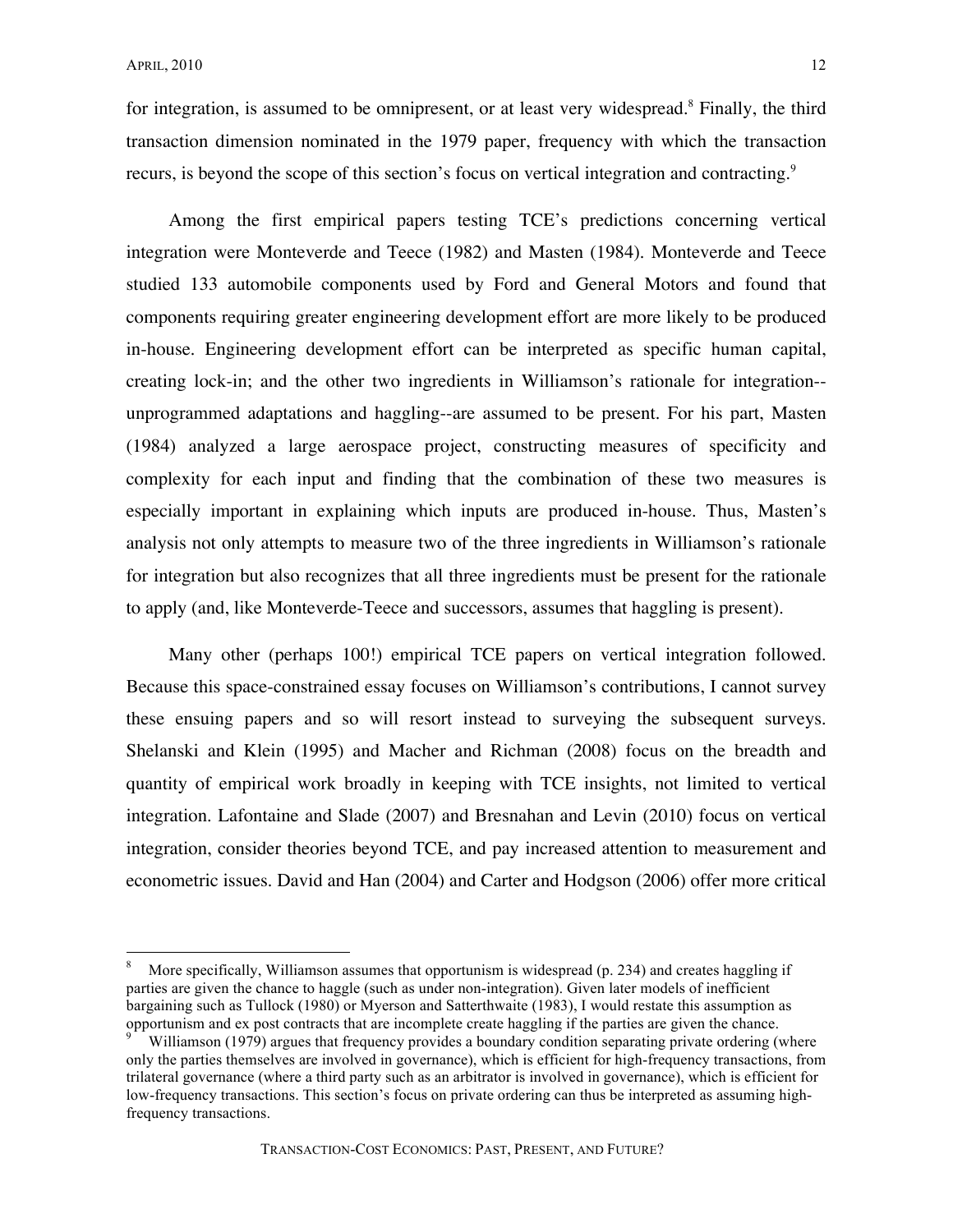assessments of the power and interpretation of TCE tests concerning vertical integration and contracting.

#### *(c) TCE Theory and Evidence on Contracts*

Although Williamson and TCE may be best known among economists for analyzing the make-or-buy problem, there is a sense in which the main issue in TCE is actually contracting, where integration is a special case. More specifically, Williamson's early work (e.g., the 1971 and 1973 papers and the 1975 book) focused on markets versus hierarchies, where the vision of non-integration emphasized the hazards more than the advantages of contracting between firms. But the title of the 1979 *JLE* paper is "Transaction-cost economics: The governance of *contractual* relations" (emphasis added), and the preface of the 1985 book argues that

> "any issue that either arises as or can be recast as a problem of contracting is usefully examined in transaction cost terms" (p. xii).

Moving from titles and prefaces to analysis, the two main governance structures studied in the 1979 paper (pp. 250-3) are bilateral governance (i.e., contracting under non-integration) and unified governance (i.e., contracting under integration); and the 1983 paper focused solely on "the use of bilateral governance structures (private ordering) to implement nonstandard contracts where the adaptation and continuity needs of the parties are especially great" (p. 537). In short, by the early 1980s, contracts had become at least as central to TCE as integration.

As Joskow (1985) emphasizes, the first question to be asked about contracts between firms is not which contract is chosen but rather why the parties are contracting at all. Furthermore, in choosing whether to contract, the parties are comparing this option to two alternatives: arm's-length transacting on one hand, and integration on the other. It would be good to see more explicit treatment of both these alternatives in future theoretical and empirical work. See Masten and Saussier (2000) and Lafontaine and Slade (2010) for surveys on the empirical side.

Having decided to contract, the parties then need to decide on terms, such as contract duration, pricing and price adjustment, vertical restraints, and so on. TCE empirical work on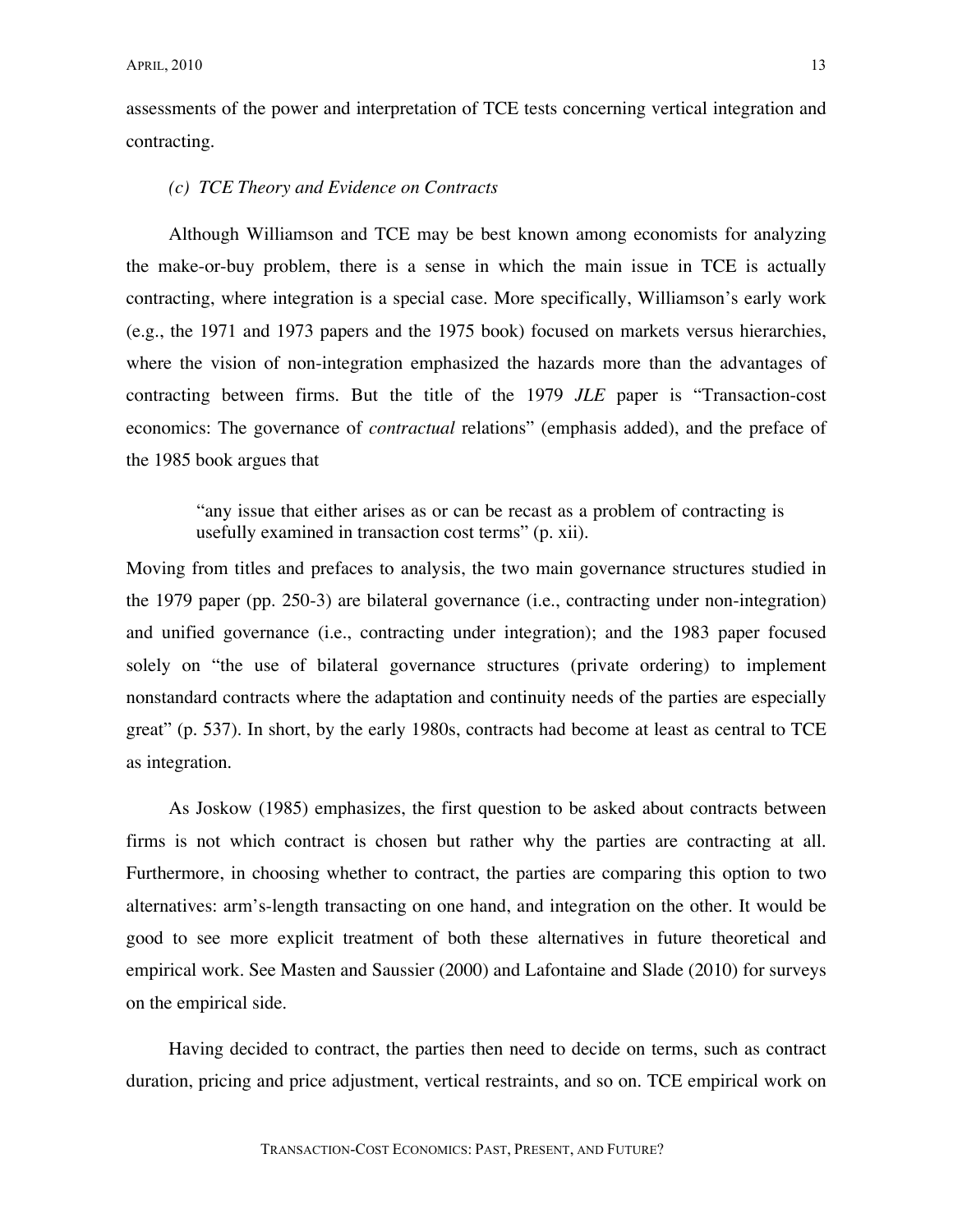contracting often studies how contract terms depend on key drivers from the TCE theory, such as unprogrammed adaptation and haggling (or, as they are sometimes proxied, uncertainty and appropriation hazards). For example, see Joskow (1987) on duration and Masten and Crocker (1985) on the role of take-or-pay clauses in adaptation. As with the TCE empirical work on vertical integration, the TCE empirical literature on contracting is sufficiently large that I again resort to surveying the surveys: in addition to Masten-Saussier and Lafontaine-Slade, which are specifically about contracts, see also the contracts sections of the aforementioned Shelanski-Klein and Macher-Richman empirical TCE surveys.

Empirical surveys necessarily omit theory, and it is interesting to note that recent theory by Bajari and Tadelis (2001) on the effect of complexity on contract design is very much in the spirit of TCE's informal arguments about contracts. As we discuss in Section 3.4, building on the Bajari-Tadelis approach is a promising method for trying to formalize TCE's arguments about integration.

Finally, there is one last body of empirical literature (again with many papers—perhaps 140 when combined with the contracts papers above), not exactly on integration and not exactly on contracting, but relevant nonetheless. This is the literature on "hybrid" governance structures, the simplest of which is perhaps a joint venture (e.g., Pisano, 1989), but others of which involve many parties, many assets, and many contracts (e.g., Ménard, 1996). See Ménard (2010) for a survey dedicated to hybrids, as well as the hybrids sections of Shelanski-Klein and Macher-Richman.

# *(d) Further Applications*

Williamson has long argued that the study of organization should combine law, economics, and organization theory. Indeed, he argues (1985: 2-7) that one can discern these three sources as far back as the 1930s in Llewellyn (1931), Coase (1937), and Barnard (1938), respectively. Furthermore, in addition to the comparatively abstract arguments about vertical integration and contracting in the 1971, 1973, and 1979 papers, Williamson also performed more applied analyses on topics relating law and economics, such as antitrust (1968) and regulation (1976), and edited a book of contributions (including one of his own) on Chester Barnard and organization theory (1990).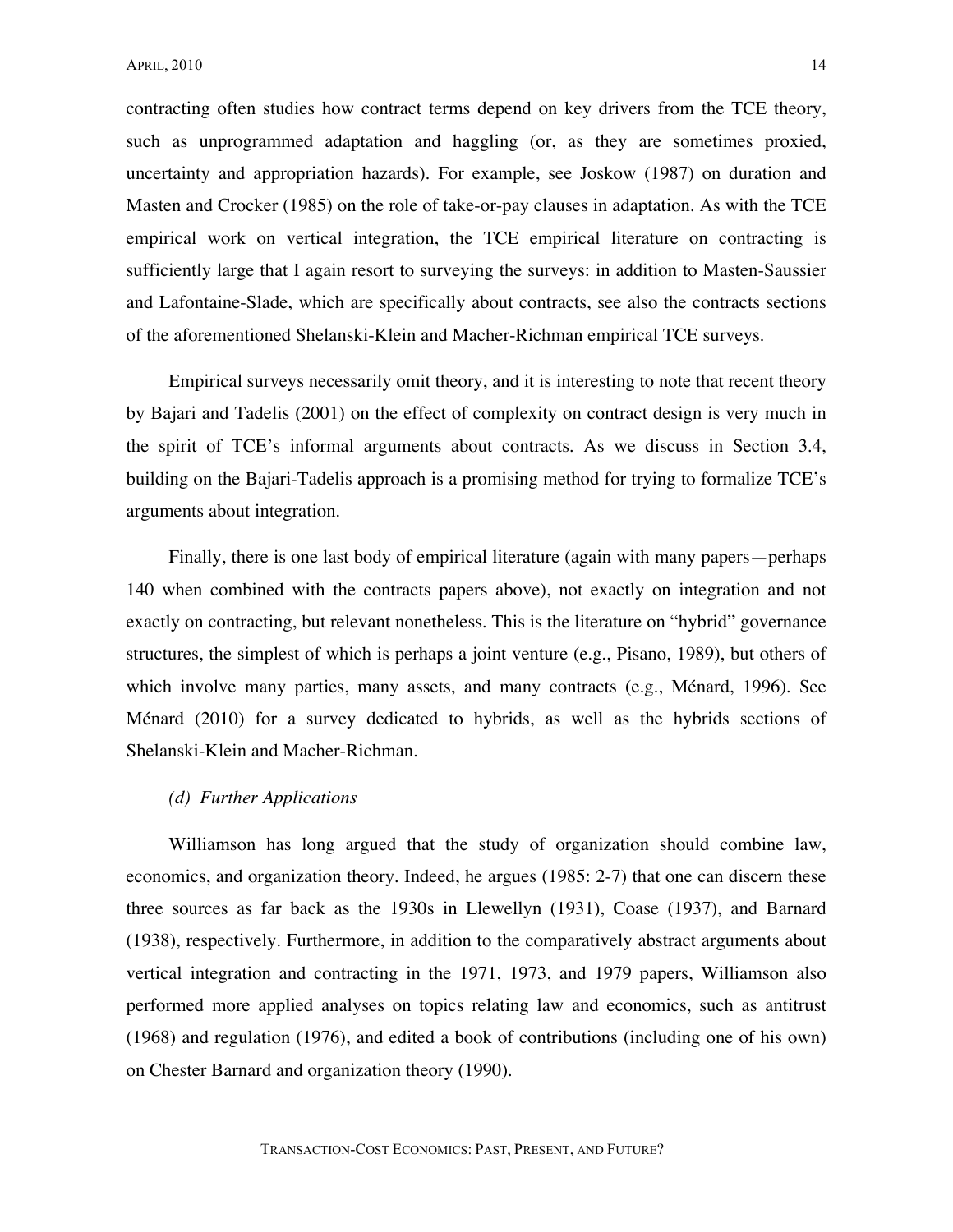In keeping with this breadth in Williamson's interests and background, among his most cited publications are articles in sociology, law, and organization journals (1981, 1984, and 1991, respectively). More importantly, and to go beyond simple citations, perhaps the most striking fact documented in the Macher-Richman survey is that TCE has inspired research on a wide variety of subjects in a wide variety of fields. These include areas within economics (such as industrial organization, law and economics, and regulation), management disciplines (such as marketing, strategy, and international business), and other social sciences (such as political science and sociology). This broad set of applications (and others not mentioned here) extends well beyond the boundary of the firm, even if integration, contracts, and hybrids may be the original core of TCE theory and evidence. We return to the interplay between Williamson and sociologists below.

#### **3. Some Opportunities for TCE-Future**

Having spent most of this essay on the accomplishments of TCE-past, I now briefly discuss some opportunities for TCE-future. Just as space constraints limited the discussion of Williamson's fellow travelers and successors in TCE, they also allow only a mere mention of recent developments in organizational economics that complement rather than directly build on TCE.

I focus on four opportunities for TCE-future: (1) costs of integration, (2) identification, (3) internal organization, and (4) formal models. As with many of the accomplishments of TCE-past, several of these possible topics for TCE-future are consistent with observations Williamson made in the 1970s.

### *3.1 Costs of Integration*

Williamson articulated the main point of this subsection long ago:

"A complete treatment of vertical integration requires that the limits as well as the powers of internal organization be assessed." (1971: 113)

Unfortunately, a more recent assessment suggests only partial progress on this agenda.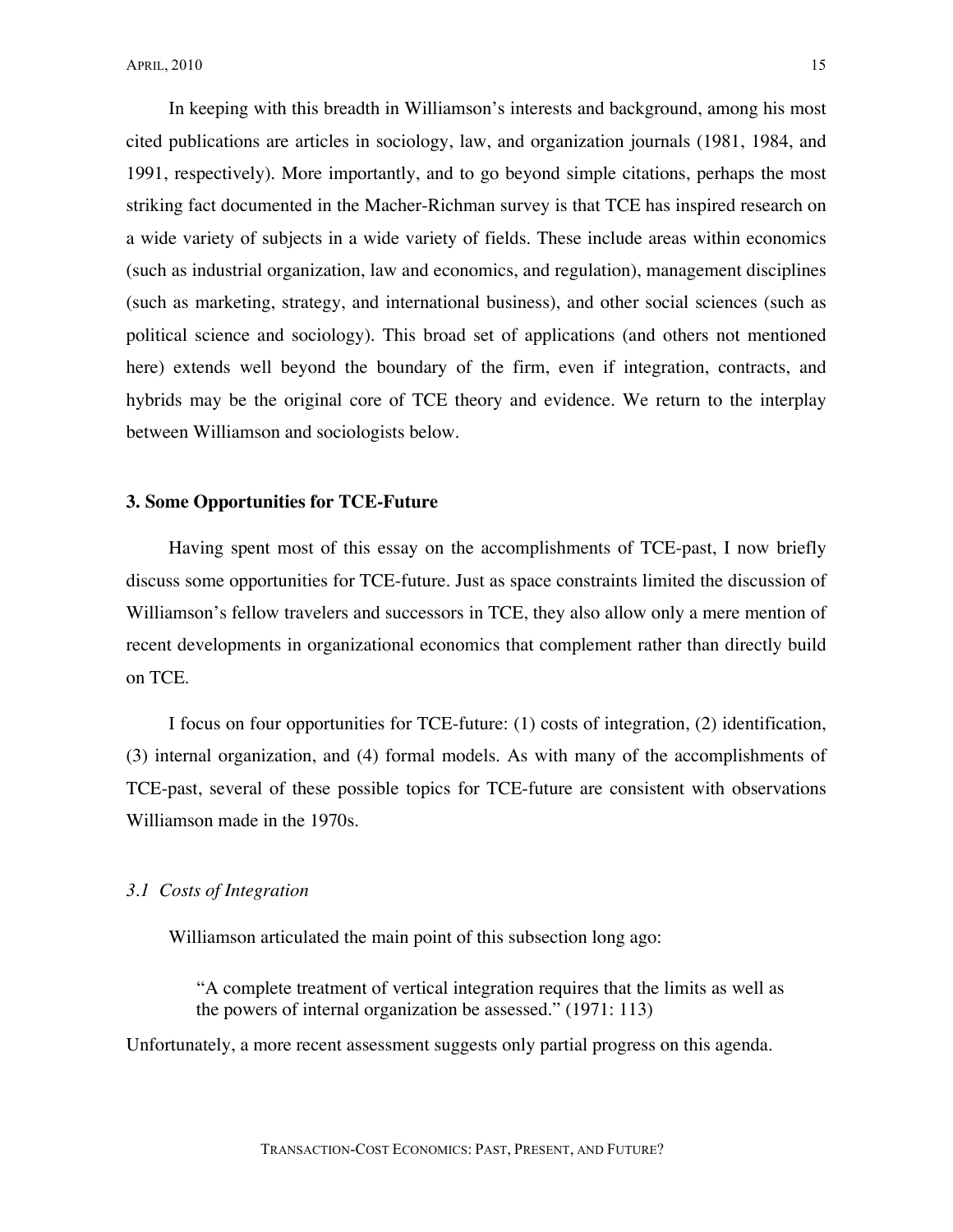"The main benefits of vertical integration … are discerned by examining the problems that attend autonomous contracting when the parties to a trade are operating in a bilateral exchange relation. The main costs of vertical integration are more difficult to discover, however." (1985: 153)

Williamson (1985) discussed several possible costs of integration, including "accounting contrivances" (p. 138), transfer prices that are determined "unilaterally" (p. 139), and "the strategic propensity to use the resources of the organization to pursue subgoals" (p. 149). Many of these "costs of bureaucracy" (p. 148) might be summarized as abuse of fiat (i.e., opportunistic use of concentrated control). The corporate governance literature (e.g., Shleifer and Vishny (1997), Core, Holthausen, and Larcker (1999), and Gompers, Ishii, and Metric (2003)) takes abuse of fiat very seriously, so it is easy to imagine opportunistic use of concentrated control under integration. One concern, however, is that the factors that make haggling very inefficient under non-integration seem likely to be correlated with those that make abuse of fiat very inefficient under integration. Indeed, Williamson suggested the following early intuition.

"Substantially the same factors that are ultimately responsible for market failures also explain failures of internal organization" (1973: 316).

Unfortunately, if one is to preserve the original interpretation of the large body of empirical TCE literature on vertical integration, it is difficult to argue that abuse of fiat is a chief cost of integration. That is, the standard and simplest interpretation of this empirical literature is that the costs of integration are in the error term and orthogonal to the regressors that proxy for costs of non-integration, but this orthogonality assumption is violated if the factors that make haggling very inefficient under non-integration are correlated with those that make abuse of fiat very inefficient under integration. As Masten, Meehan, and Snyder (1991: 1) put it, "recognition that variations in internal organization costs may also play a role in the decision to integrate exposes an inherent weakness in ... [the existing] tests."

In short, TCE theory does not provide as clear an explanation for *variations* in the costs of integration as it does for the costs of non-integration. Without a theory of variations in the costs of integration, it is difficult to know which factors responsible for market failures are correlated with (or even identical to) factors responsible for organizational failure. One could simply ignore these issues and assume that the costs of integration are orthogonal to the proxies for the costs of non-integration. Furthermore, one could choose to study the effect on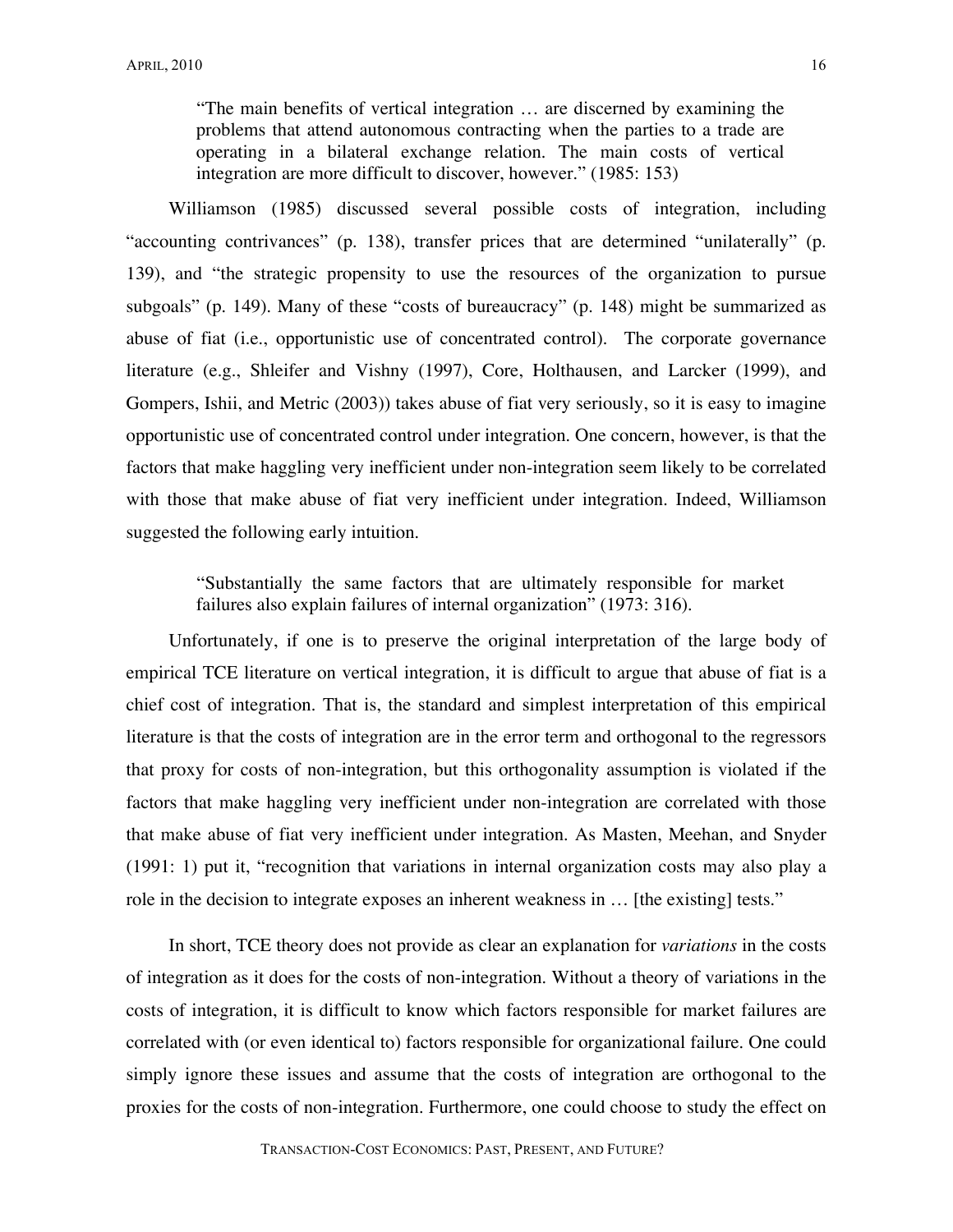vertical integration of the costs of non-integration rather than the costs of integration. Indeed, from Monteverde-Teece and Masten onward, essentially all TCE empirical papers on vertical integration have asked whether proxies for unprogrammed adaptation and lock-in make integration more likely, with very few asking instead whether factors that increase the costs of integration make non-integration more likely. For example, an attempt to separate papers cited in Shelanski-Klein, Macher-Richman, and Lafontaine and Slade (2007) on this basis suggests that fewer than five percent of the papers are in the latter category.

As I suggest in Section 3.4, we are moving towards theories in which "substantially the same factors that are ultimately responsible for market failures also explain failures of internal organization." As such theories mature, it will be important both to derive their implications for the interpretation of estimated coefficients in the traditional TCE regressions on vertical integration and to discover new estimation strategies that help us understand not only the benefits but also the costs of integration. See Masten, Meehan, and Snyder for probably the most serious attempt to address these issues thus far.

#### *3.2 Identification*

Besides the econometric issues associated with the possible failure of orthogonality between the costs of non-integration and the costs of integration, there are various other econometric issues that deserve attention. I begin by collecting four long-standing but still important observations. First, it would be helpful to measure inefficient haggling directly, rather than use asset specificity as a proxy for the possibility of haggling. As Winter (1988: 172) notes, "progress has been achieved not by the development of techniques for measuring transaction costs directly but by the development of operationalizing hypotheses to suggest where transactional difficulties are likely to be severe." Second (and related), in addition to the incidence of vertical integration, it would be helpful to know more about its effects. As Joskow (1991: 81-82) put it, "we need more than an ordinal ranking of the efficiency of different organizational arrangements. We would like to know how much we lose by going from the best to the next best." Third, Williamson's rationale for vertical integration requires all three ingredients (unprogrammed adaptation, lock-in, and haggling), so the appropriate regression estimates the effect of the interaction of these ingredients, not their individual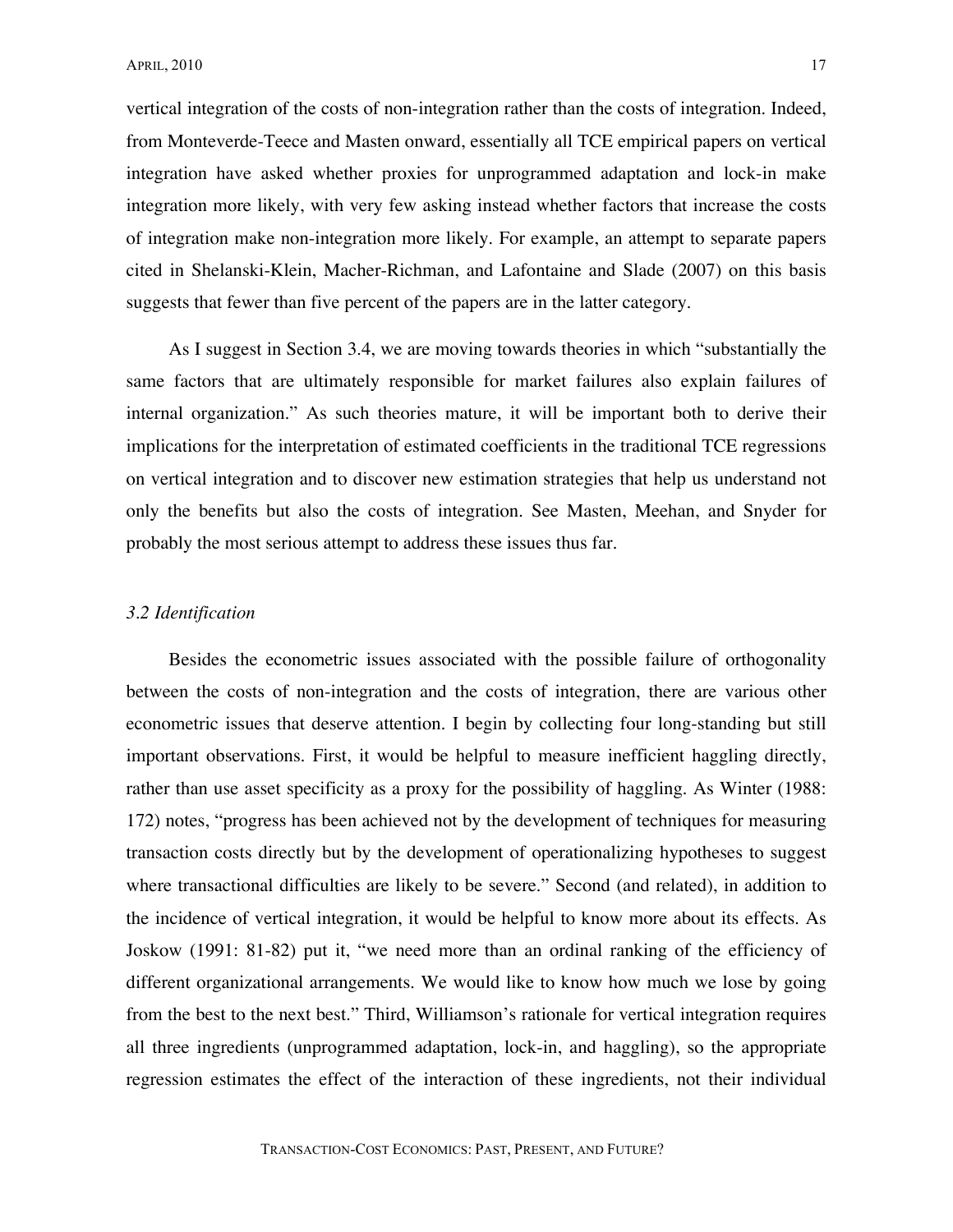effects (unless, of course, one or more of these ingredients can be presumed to be present throughout the sample). As Lafontaine and Slade (2007: 660) note, "[g]iven the importance of the interaction between specificity and contractual incompleteness in the theory, it is surprising that it is rarely tested directly." Finally, as Kogut and Zander (1992: 394) observed, the evidence in Monteverde-Teece—one of the most famous empirical papers supporting TCE—is at least as strong for a "capabilities" view of the firm.<sup>10</sup>

In addition to these long-standing observations, there is also a general trend in applied microeconometrics that is important to acknowledge and adopt: in a wide range of fields including labor, public finance, development, and beyond, there is an increased emphasis on quasi-experiments and causal inference, such as Angrist (1990) and Card (1990) in labor. While it is natural that empirical work from the 1980s (in any field) did not adopt this quasiexperiment approach, and while there are some papers on vertical integration and contracting that exploit plausibly exogenous variation in the costs of alternative governance structures (such as Forbes and Lederman (2009) on integration of regional airlines with majors), it remains the case that empirical work in TCE (and in organizational economics more generally) could stand to pay more attention to identification strategies.

# *3.3 Internal Organization*

Interestingly, even though Williamson is best known and celebrated for his work concerning the boundary of the firm (on both integration and contracts), from the beginning he showed an equal interest in internal organization. For example, the 1973 paper is equally divided between analyses of (a) the integration decision and (b) alternative structures for internal organization. Likewise, each of the 1975 and 1985 books has about the same number of chapters devoted to internal organization as to the boundary of the firm. Among the internal-organization topics are the employment relationship, the organization of work, peer groups, hierarchy, multi-divisional firms, and corporate governance. Finally, while some

<sup>&</sup>lt;sup>10</sup> More specifically, while Monteverde and Teece is widely cited for its finding that automobile components requiring greater engineering development effort are more likely to be produced in-house, the t-statistic on the firm dummy variable is higher than those on any other independent variables, including engineering effort. See Winter (1988) and Langlois and Foss (1999) on the capabilities view, including its emphasis on production rather than exchange, heterogeneity rather than inefficiency, and path-dependence rather than stationarity. Interestingly, these issues are (finally) surfacing in organizational economics; see Gibbons (2010, Section 4) for an overview; Gibbons and Henderson (2010) for a survey, and Chassang (2010) for an initial model.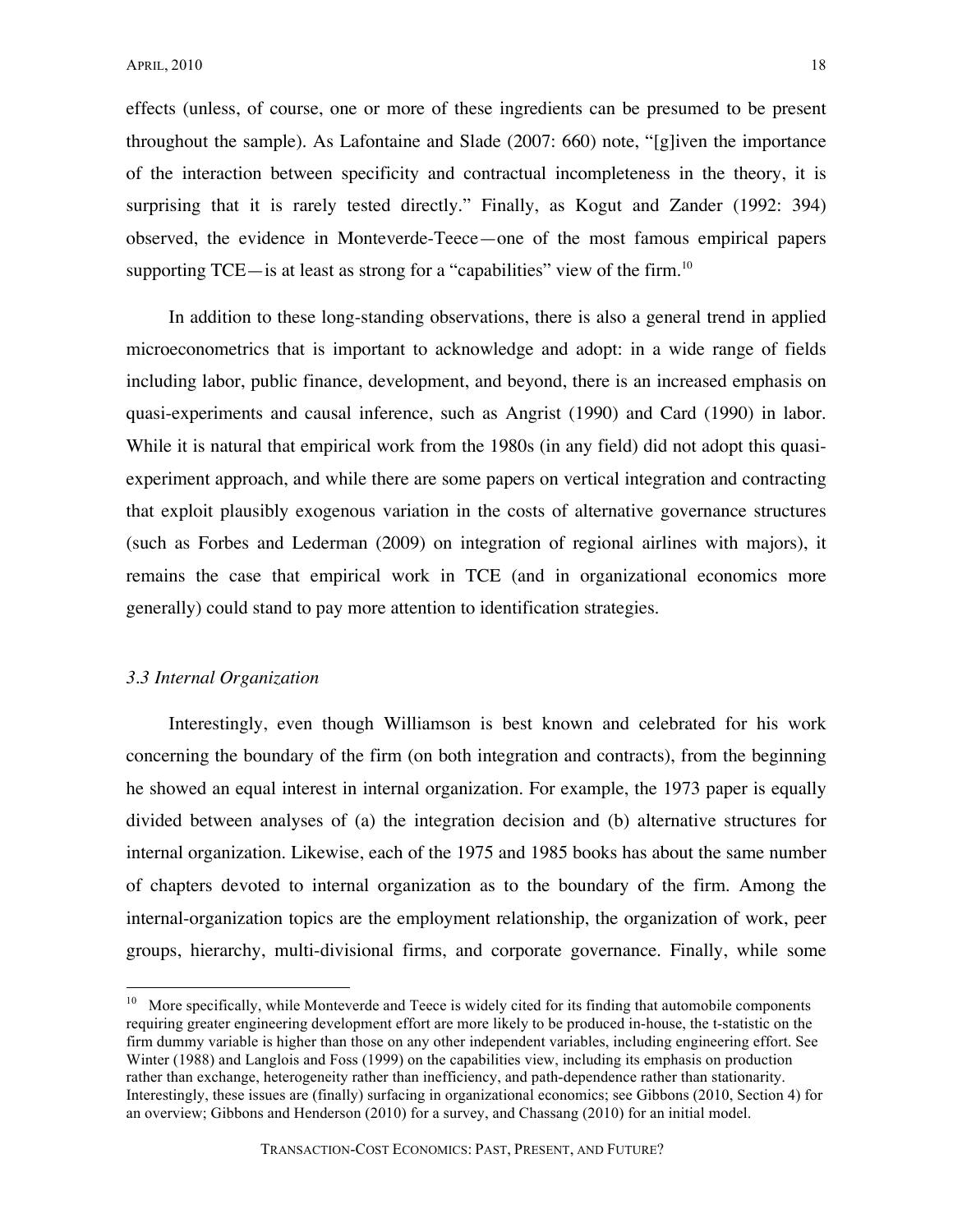readers recall the full title of the 1975 book as *Markets and Hierarchies: Analysis and Antitrust Implications*, only a few seem to know that the subtitle (visible only on the title page) is *A Study in the Economics of Internal Organization*.

For some reason, Williamson's ideas about internal organization did not inspire empirical follow-up the way his ideas about integration and contracting did. Certainly in the early going and even to this day, TCE empirical work tilts very significantly towards studies of the boundary of the firm, with little attention to internal organization. (This point is related but not identical to the earlier observation that TCE empirical studies of vertical integration predominantly explore the costs of non-integration rather than the costs of integration.) For example, an attempt to separate the papers cited in Shelanski-Klein and Macher-Richman by their focus on the boundary of the firm versus internal organizaiton suggests that only a small minority of the papers are in the latter category (although there are papers on multinationals, and it is not clear how to categorize some papers on hybrids).<sup>11</sup>

Even though Williamson's ideas about internal organization have not received much empirical attention, he did point in some interesting directions. For example,

"it is opportunism in conjunction with both a small numbers and an information impactedness condition that accounts for the transactional disabilities that internal organization experiences. … Internal opportunism takes the form of subgoal pursuit—where by subgoal pursuit is meant an effort to manipulate the system to promote the individual and collective interests of the affected managers. Such efforts generally involve distorting communications in a strategic manner. … The upshot of this is that distortionfree internal exchange is a fiction and is not to be regarded as the relevant organizational alternative in circumstances where market exchange predictably experiences nontrivial frictions" (1975: 124-5)

These ideas clearly relate to the discussion in Section 3.1, on costs of integration. Indeed, the "subgoal pursuit" Williamson envisions within firms may be related to the "haggling" he envisions between firms, so it may well be possible to develop a unified theory in which "substantially the same factors" are responsible for the costs of both integration and non-

 $11$  One might wonder whether empirical work on internal organization is simply harder to produce than empirical work on the boundary of the firm. This could be true, but papers like Baker (1992), Baker, Gibbs, and Holmstrom (1994), Baron, Burton, and Hannan (1996), Bertrand, Mehta, and Mullainathan (2002), Bloom and Van Reenen (2007) Henderson and Cockburn (1996), Ichino and Maggi (2000), Ichniowski, Shaw, and Prennushi (1997), Lazear (2000), and Mas and Moretti (2009) demonstrate many different styles of such work; see Baker and Gil (2010) and Ichniowski and Shaw (2010) for more.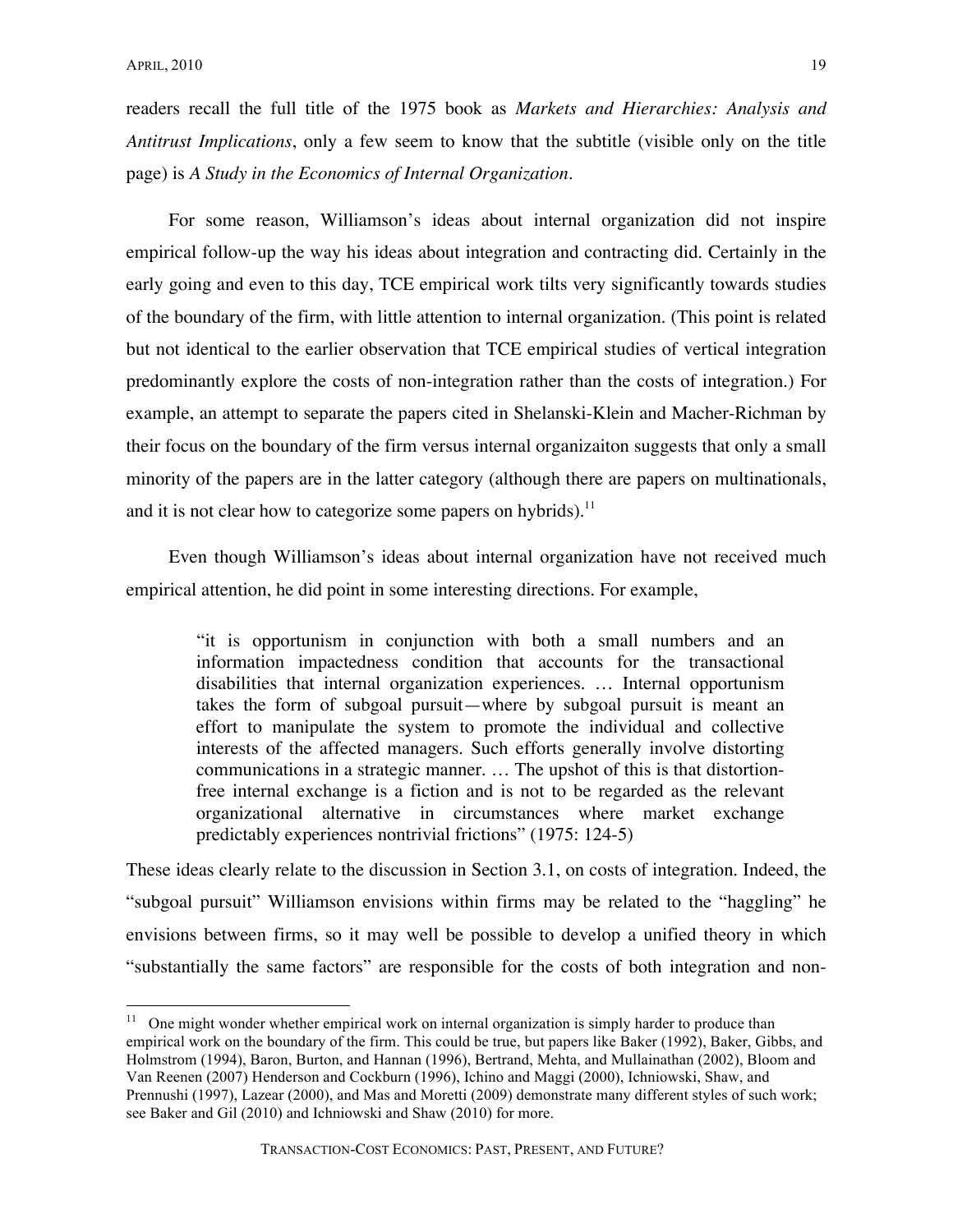integration. In this subsection, however, my focus is not on the costs of integration or the make-or-buy problem but rather on developing a theory of internal organization (under the assumption, for the moment, that the parameters are such that integration performs better than non-integration).

Given this focus, I have three reactions to Williamson's ideas on internal organization. First, these ideas are quite different from the prominent approach to the economics of internal organization in the early 1970s: Marschak and Radner's (1972) team theory, which ignored incentive conflicts so as to focus on information gathering, communication, and decisionmaking. Second, as suggested in Section 2.1, this microanalytic approach to internal organization echoes the theory and evidence of the Carnegie School's political view of organizations (summarized above as "the business firm as a political coalition" and "the organization as a decision process"). More specifically, Cyert and March (1963 [1992]) argued that "[w]here different parts of the organization have responsibility for different pieces of information …, [we would expect] some attempts to manipulate information as a device for manipulating the decision" (p. 79). Indeed, Cyert and March went further, anticipating game-theoretic arguments such as Crawford and Sobel (1982) by noting that "we cannot reasonably introduce the concept of communication bias without introducing its obvious corollary – 'interpretive adjustment'" (p. 85). Third, all of this (Williamson and Cyert-March) has a very current feel. For example, there is now active research in how parties choose firm boundaries and internal control structures in part to affect incentives to gather and communicate information. See Milgrom and Roberts (1988) and Holmstrom and Tirole (1991)for early work; Alonso, Dessein, and Matouschek (2008), Rantakari (2008), Dessein, Garicano, and Gertner (2010), and Friebel and Raith (2010) for recent work; and Gibbons (2010, Section 3) for more on this literature.

#### *3.4 Formal Models*

Williamson's contributions to TCE are a counter-example to Krugman's (1995: 27) dictum (originally composed for economic geography but equally applicable across most of economics): "Like it or not, … the influence of ideas that have not been embalmed in models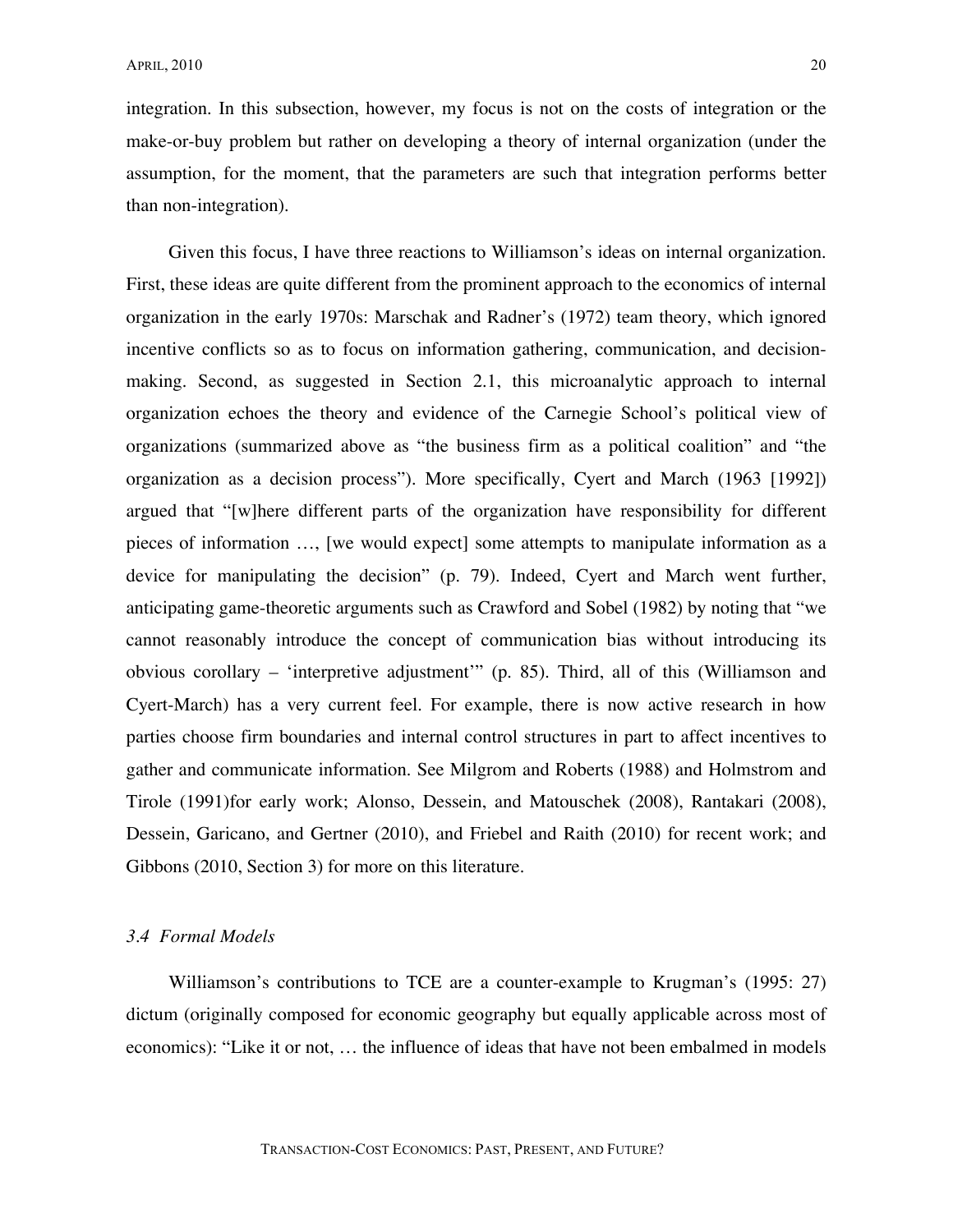soon decays." Recognizing that his ideas had not been "embalmed in models," Williamson argued that TCE was moving through a

> "natural progression … [from] (1) informal analysis … [to] (2) preformal and (3) semiformal stages, … [culminating] with (4) fully formal analysis." (1993: 38)

Cautioning against

"[p]rematurely formal theory [that] purports to deal with real phenomena without doing the hard work of making serious contact with the issues" (1993: 43),

Williamson nonetheless clarified that

"[s]ome might infer the progression begins with big ideas and ends with marginal refinements. That would be wrong. Important conceptual advances [are needed] at each stage of the process." (1993: 39)

This section attempts to illustrate both the kinds of "conceptual advances" that are necessary for "fully formal analysis" and why they can be important.

We economists are so used to seeing our theory in formal models that we don't often ask why this is or when it should be. There are three familiar benefits of formal modeling. First, formal models can check the internal consistency of informal arguments, including providing boundary conditions under which the informal argument holds. Second, formal models can help specify and interpret empirical tests of informal arguments. And third, formal models sometimes deliver results that few of us could have anticipated without the model (as discussed below).

A fourth benefit is perhaps less familiar but equally germane: formal models can help diagnose what is amiss in a theory when new evidence proves the original to be flawed, as in the following example. In his 1975 book (p. 108-9), Williamson largely dismissed the "hybrid" governance structures mentioned at the end of Section  $2.3(c)$ . Then, in his 1985 book (p. 83), he seems to have seen new evidence and (sensibly) changed his mind: "Whereas I was earlier of the view that transactions of the middle kind were very difficult to organize and hence were unstable, … I am now persuaded that … [they] are much more common." Finally, in his 1991 paper, hybrids are on par with markets and hierarchies as outcomes driven by asset specificity (Figure 3, p. 292). To me, this progression shows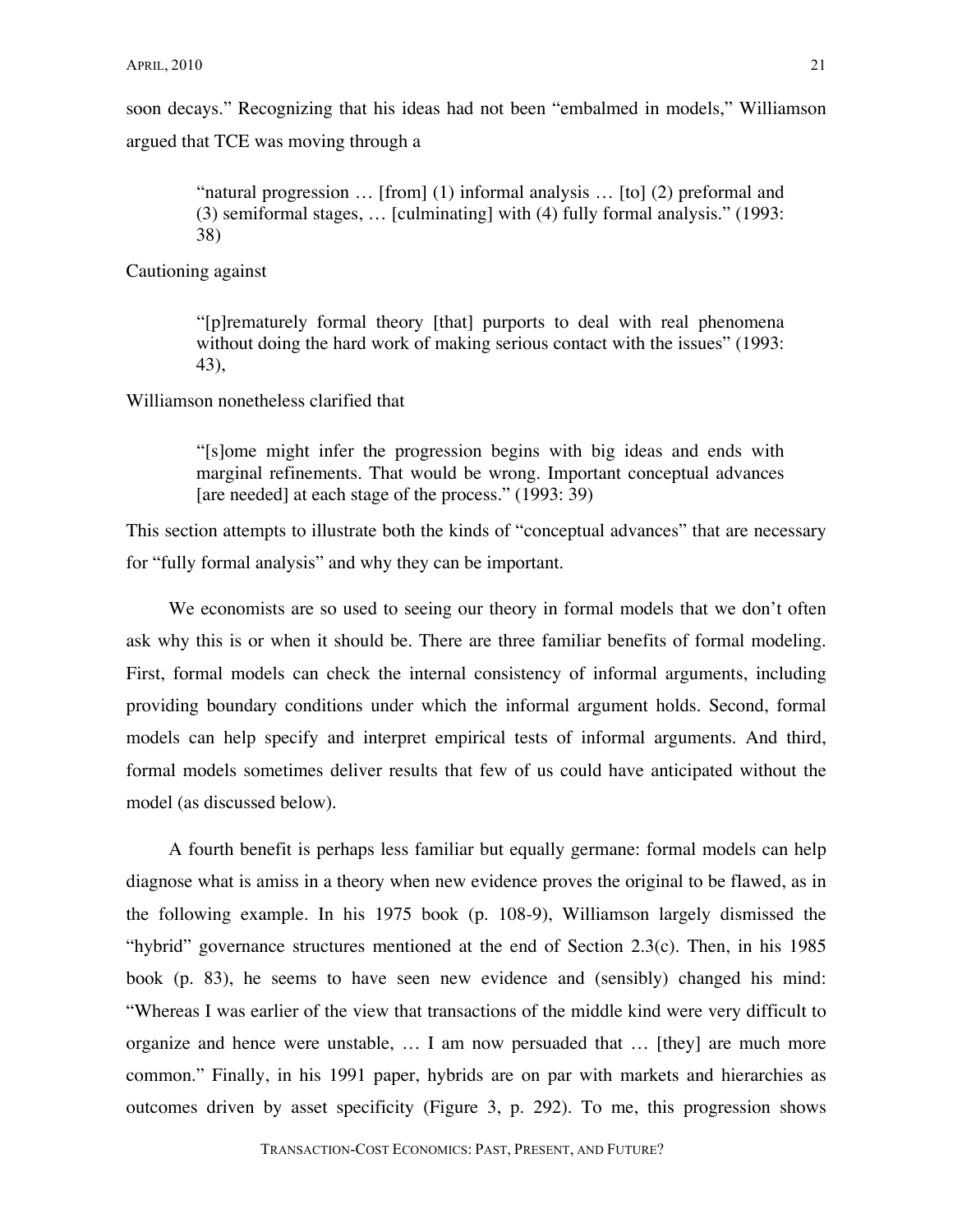Williamson having the right reaction to new evidence, but I am left not knowing how to amend the original theory. Where did the original argument go astray? Was there a logical error, or was a boundary condition violated? If so, does this imperfection in the original theory have implications for other applications? At least in my experience, there is a better chance of amending the argument if one can see the original formally exposited.

An interesting side point, in connection with the multi-disciplinary roots and applications of TCE discussed in Section 2.3(d), is that theory and evidence of the kind developed and synthesized by sociologists such as Granovetter (1985), Stinchcombe (1985 [1990]), and Powell (1990) seem to have played a role in swaying Williamson's opinion about hybrids. Freeland (1996) is another example of cross-disciplinary feedback, in his sociological comparison of TCE theory on multi-divisional firms to detailed evidence from the early decades of General Motors.

In short, for all four of the reasons given above, it would be very helpful to have a formal theory that captures Williamson's TCE arguments. It may be that Tadelis (2010), building on Bajari and Tadelis, has started on a path towards this goal. In particular, Tadelis's model can be interpreted as covering the case of specificity without specific investments, as discussed above. And, digging more deeply into the possible micro-foundations of haggling arising from incomplete ex post contracts, it may be that Hart and Moore's (2008) "reference points" approach is a productive path. Time will tell for both of these agendas.

At the same time, however, we have seen various ways in which there is also clearly room for alternative theories. For example, as noted in Section 3.1, TCE theory does not provide as clear an explanation for variations in the costs of integration as it does for the costs of non-integration. To conclude this subsection, therefore, I briefly describe an alternative approach, which delivers a compelling and unexpected account of variations in the cost of integration (perhaps better seen as variations in the benefit of non-integration). The reason for including this discussion here, however, is that, as far as I can see, this new view of the benefit of non-integration was discovered through the process of formal modeling.

The model in question is Grossman and Hart's (1986), which explores an alternative to Williamson's (2000: 605) emphasis that "maladaptation in the contract execution interval is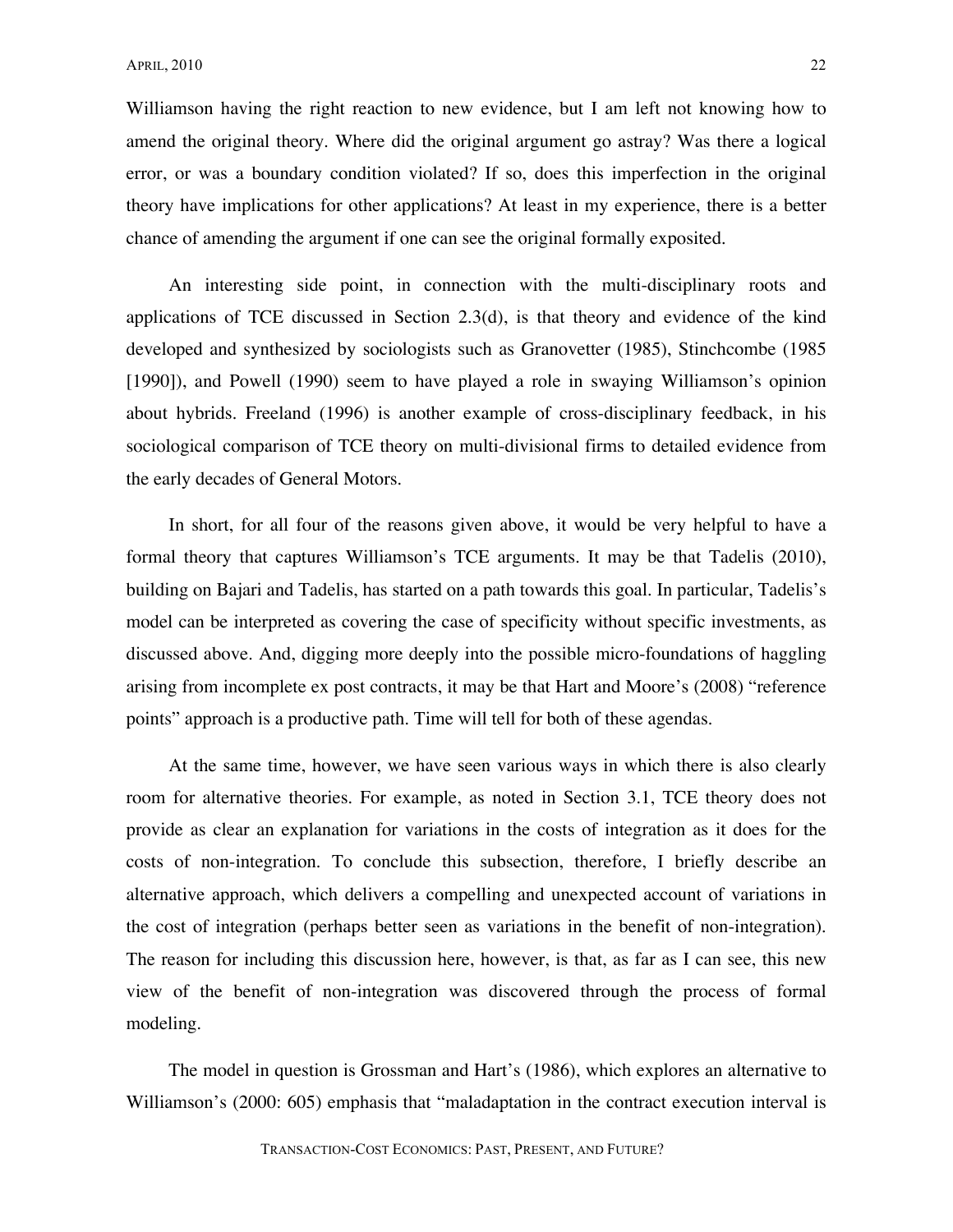the principal source of inefficiency." Instead, in the Grossman-Hart model, there is zero maladaptation in the contract execution interval, and the sole inefficiency is in endogenous specific investments. $^{12}$ 

It is striking how different the logic of inefficient investment can be from the logic of inefficient haggling. In their pure forms envisioned here, the two can be seen as complements. For example, the lock-in necessary for Williamson's focus on inefficient haggling could result from *contractible* specific investments chosen at efficient levels. But by assuming efficient bargaining and hence zero maladaptation in the contract execution interval, Grossman and Hart focused attention on *non-contractible* specific investments and hence discovered an important new determinant of the make-or-buy decision: in the Grossman-Hart model, an important *benefit* of non-integration is that both parties have incentives to invest; in Williamson's argument, an important *cost* of non-integration is inefficient haggling. In short, the two theories are simply different.

Interestingly, both Williamson (1971: 116) and Klein, Crawford, and Alchian (1978: 301) can be seen as suggesting the idea of endogenous investments, but this benefit of nonintegration does not appear in either informal account. Rather, as an example of the third benefit of formal models described above, it took the Grossman-Hart model to discover unexpected implications of the endogenous-investment argument. In this spirit, one can hope that formalizing Williamson's TCE arguments will also produce unexpected results, as well as deliver the other kinds of benefits noted above.

#### **4. TCE-Present: Celebrating the Past, Charting the Future**

I see TCE-past as a 40-year journey of innovation and accomplishment: from the microanalytic instincts and methods of the Carnegie School; to a Coasean focus on integration, antitrust, and regulation; to startling regularities in the data on firms' boundaries and contracts; to applications across many fields of economics and management disciplines. Put differently, if the core of TCE is (1) microanalytic comparison of alternative governance structures under (2) conditions of incomplete ex ante contracts, lock-in, and incomplete ex post contracts in the study of (3) transactions between and within firms, then, to paraphrase

See Gibbons (2005) for a less cryptic exposition of this and related theories of integration.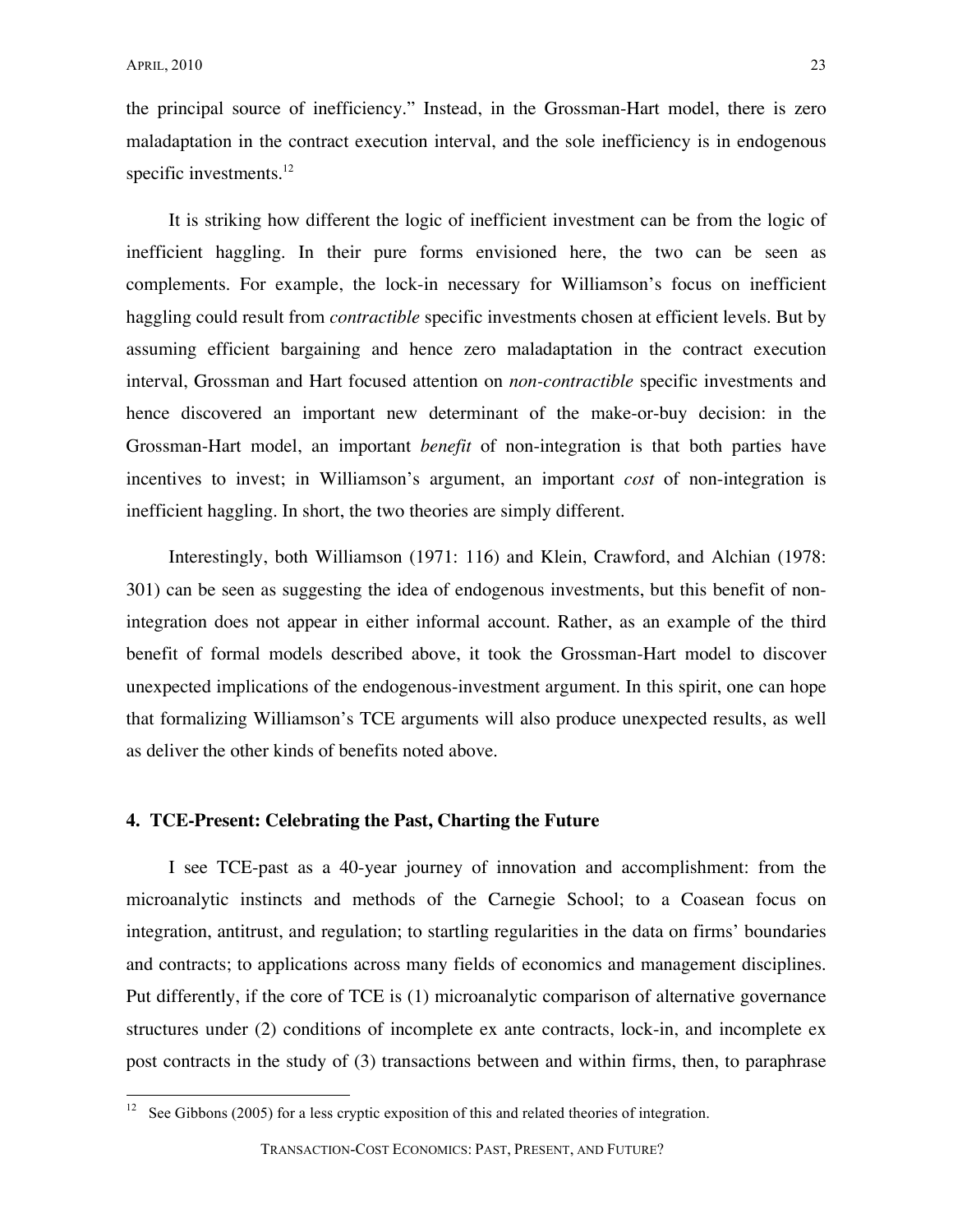Richard Nixon, maybe all economists who study organizations are transaction-cost economists now. That being said, TCE-future would be dull if it did not have opportunities, and I believe it does.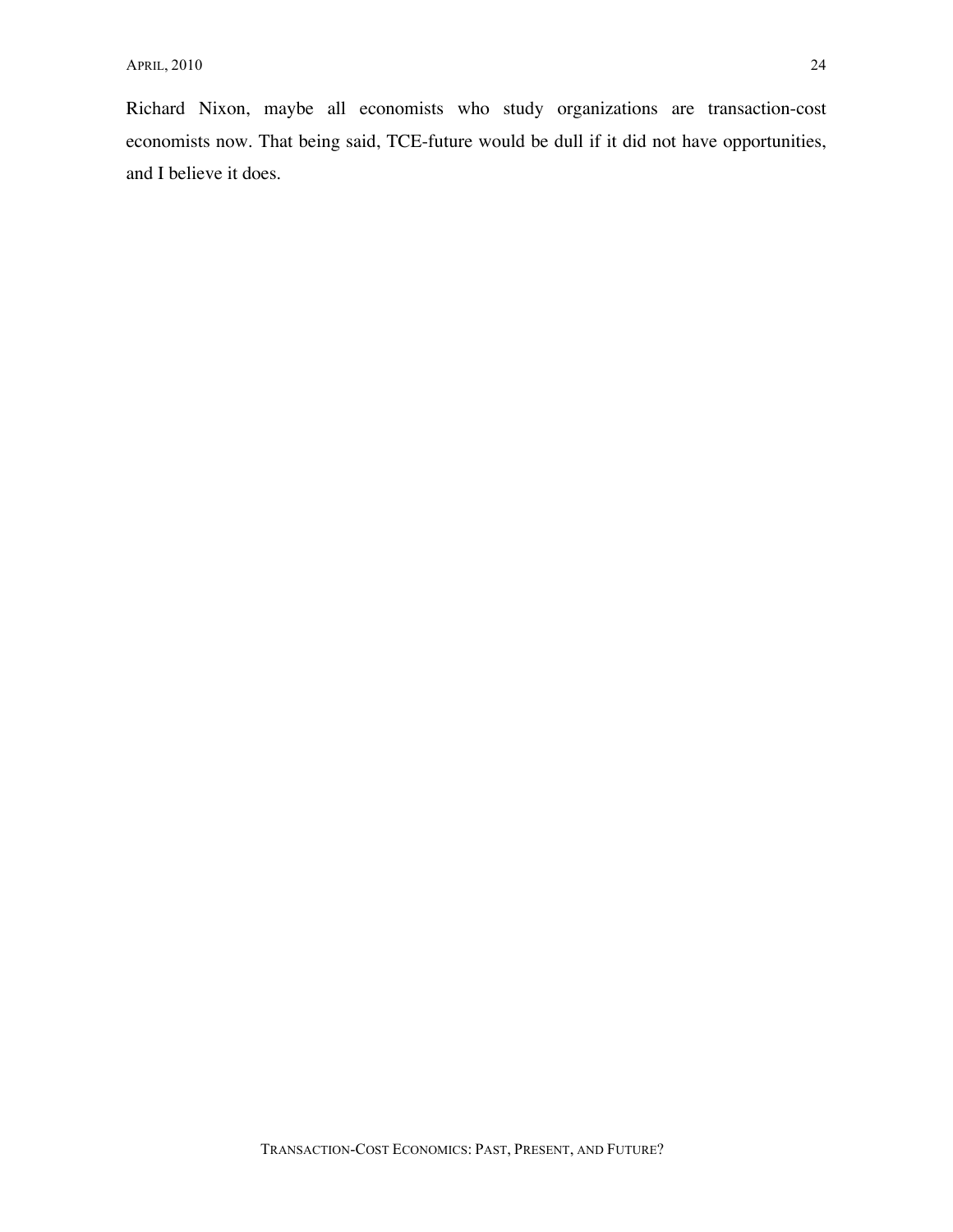#### **References**

- Alchian, Armen and Harold Demsetz. 1972. "Production, Information Costs, and Economic Organization." *American Economic Review*, 62: 316-25.
- Alonso, Ricardo, Wouter Dessein, and Niko Matouschek. 2008. "When Does Coordination Require Centralization?" *American Economic Review* 98: 145-79.
- Angrist, Joshua. 1990. "Lifetime earnings and the Vietnam era draft lottery: evidence from social security administrative records." *American Economic Review* 80: 313-35.
- Arrow, Kenneth. 1953. "Le role des valeurs boursieres pour la repartition la meilleure des risques." *Econometrie*. Paris: Centre national de la recherche scientifique, pp. 41-48.
- Bajari, Patrick and Steven Tadelis. 2001. "Incentives versus transaction costs: a theory of procurement contracts." *RAND Journal of Economics* 32: 387-407.
- Baker, George. 1992. "Beatrice: A Study in the Creation and Destruction of Value." *Journal of Finance* 47: 1081-1119.
- Baker, George, Michael Gibbs, and Bengt Holmstrom. 1994. "The Internal Economics of the Firm: Evidence from Personnel Data." *Quarterly Journal of Economics* 109:881-919.
- Baker, George and Ricard Gil. 2010. "Clinical Papers in Organizational Economics." Forthcoming in R. Gibbons and J. Roberts (eds.), *The Handbook of Organizational Economics*. Princeton, NJ: Princeton University Press.
- Barnard, Chester. 1938. *The Functions of the Executive*. Cambridge, MA: Harvard University Press.
- Baron, James, Diane Burton, and Michael Hannan. 1999. "Engineering Bureaucracy: The Genesis of Formal Policies, Positions, and Structures in High-Technology Firms." *Journal of Law, Economics, and Organization* 15: 1-41.
- Bertrand, Marianne, Paras Mehta, and Sendhil Mullainathan. 2002. "Ferreting Out Tunneling: An Application to Indian Business Groups." *Quarterly Journal of Economics* 117: 121-48.
- Bloom, Nicholas and John Van Reenen. 2007. "Measuring and Explaining Management Practices Across Firms and Countries. *Quarterly Journal of Economics* 122: 1351-408.
- Bresnahan, Timothy and Jonathan Levin. 2010. "Vertical Integration and Market Structure." Forthcoming in R. Gibbons and J. Roberts (eds.), *The Handbook of Organizational Economics*. Princeton, NJ: Princeton University Press
- Buchanan, James. 1975. "A Contractarian Paradigm for Applying Economic Theory." *American Economic Review* 65: 225-30.
- Card, David. 1990. "The impact of the Mariel boatlift on the Miami labor market." *Industrial and Labor Relations Review* 43: 245-57.
- Carter, Richard and Geoffrey Hodgson. 2006. "The Impact of Empirical Tests of Transaction Costs Economics on the Debate on the Nature of the Firm." *Strategic Management Journal* 27: 461-76.
- Chandler, Alfred. 1962. *Strategy and structure: Chapters in the history of industrial enterprise*. Cambridge, MA: MIT Press.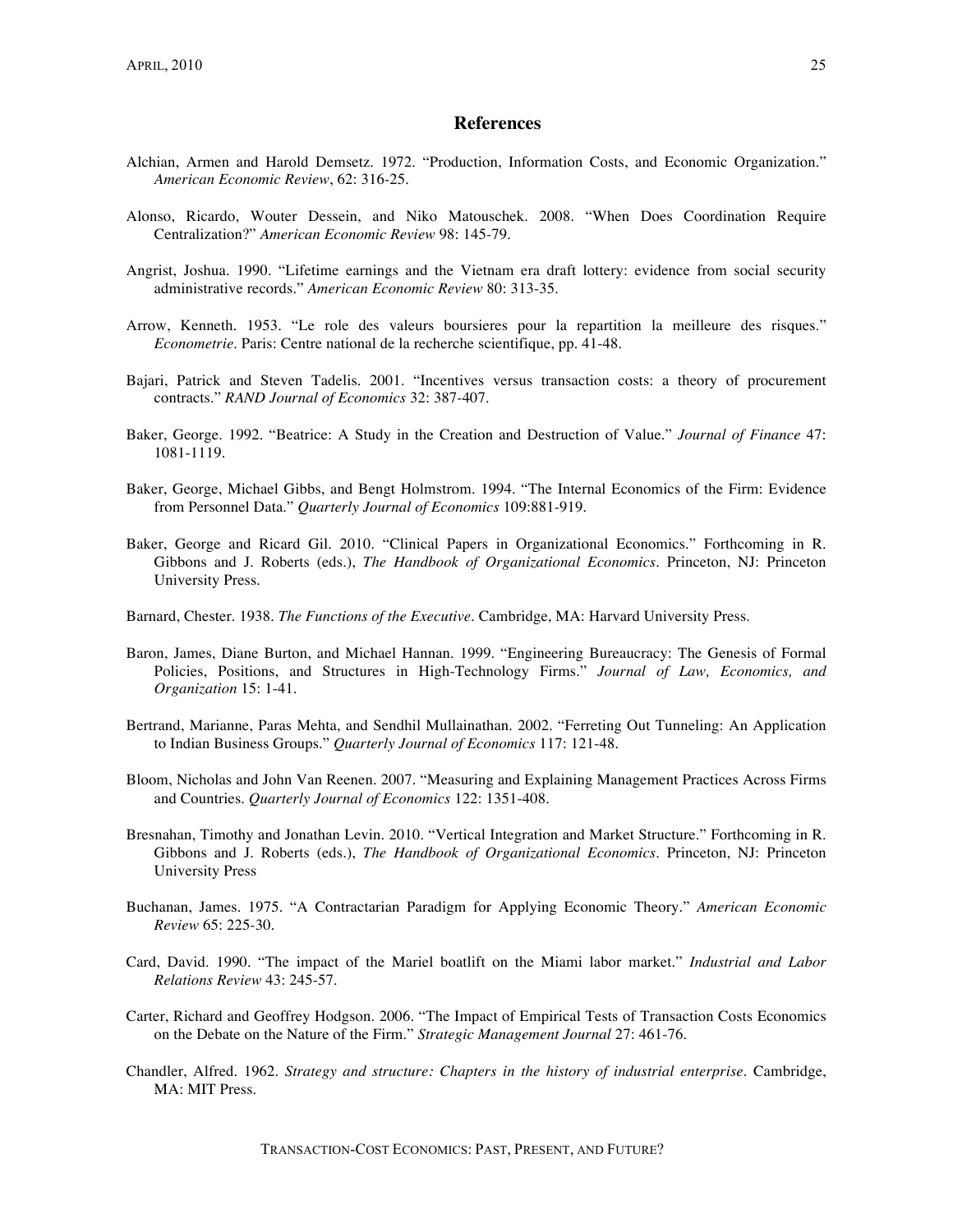- Chassang, Sylvain. 2010. "Building Routines: Learning, Cooperation, and the Dynamics of Incomplete Relational Contracts." *American Economic Review* 100: 448-65
- Coase, Ronald. 1937. "The Nature of the Firm," *Economica* 4: 386-405.
- Coase, Ronald. 1960. "The Problem of Social Cost." *Journal of Law and Economics* 3: 1-44.
- Core, John, Robert Holthausen, and David Larcker. 1999. "Corporate governance, chief executive officer compensation, and firm performance." *Journal of Financial Economics* 51: 371-406.
- Crawford, Vincent and Joel Sobel. 1982. "Strategic Information Transmission." *Econometrica* 50: 1431-51.
- Cyert, Richard and James March. 1963. *A Behavioral Theory of the Firm*. Englewood Cliffs, NJ: Prentice-Hall. Second edition, 1992. Oxford: Blackwell Publishers.
- David, Robert and Shin-Kap Han. 2004. "A Systematic Assessment of the Empirical Support for Transaction Cost Economics." *Strategic Management Journal* 25: 39-58.
- Debreu, Gerard. 1959. *Theory of Value*. New York: Wiley.
- Demsetz, Harold. 1983. "The Structure of Ownership and the Theory of the Firm." *Journal of Law and Economics* 26: 375-90.
- Dessein, Wouter, Luis Garicano, and Robert Gertner. 2010. "Organizing for Synergies." Forthcoming in *American Economic Journal: Microeconomics*.
- Diamond, Peter. 1971. "Political and economic evaluation of social effects and externalities: Comment." Pages 30-32 in M. Intrilligator (ed.), *Frontiers of Quantitative Economics*. Amsterdam: North-Holland.
- Dixit, Avinash. 2009. "Governance Institutions and Economic Activity." *American Economic Review* 99: 5-24.
- Forbes, Silke and Mara Lederman. 2009. "Adaptation and Vertical Integration in the Airline Industry." *American Economic Review* 99: 1831-49.
- Gibbons, Robert. 2005. "Four Formal(izable) Theories of the Firm?" *Journal of Economic Behavior and Organization* 58: 202-247.
- Gibbons, Robert. 2010. "Inside Organizations: Pricing, Politics, and Path Dependence." Forthcoming in *Annual Review of Economics*.
- Gibbons, Robert and Rebecca Henderson. 2010. "Relational Contracts and the Origins of Organizational Capability." Forthcoming in R. Gibbons and J. Roberts (eds.), *The Handbook of Organizational Economics*. Princeton, NJ: Princeton University Press.
- Gompers, Paul, Joy Ishii, and Andrew Metrick. 2003. "Corporate Governance and Equity Prices." *Quarterlly Journal of Economics* 118: 107-55.
- Granovetter, Mark. 1985. "Economic Action and Social Structure: The Problem of Embeddedness." *American Journal of Sociology* 91: 481-510.
- Grossman, Sanford and Oliver Hart. 1986. "The Costs and Benefits of Ownership: A Theory of Vertical and Lateral Ownership." *Journal of Political Economy* 94: 691-719.

Hahn, Frank. 1961. "Book Review." *Journal of Political Economy* 69: 204-05.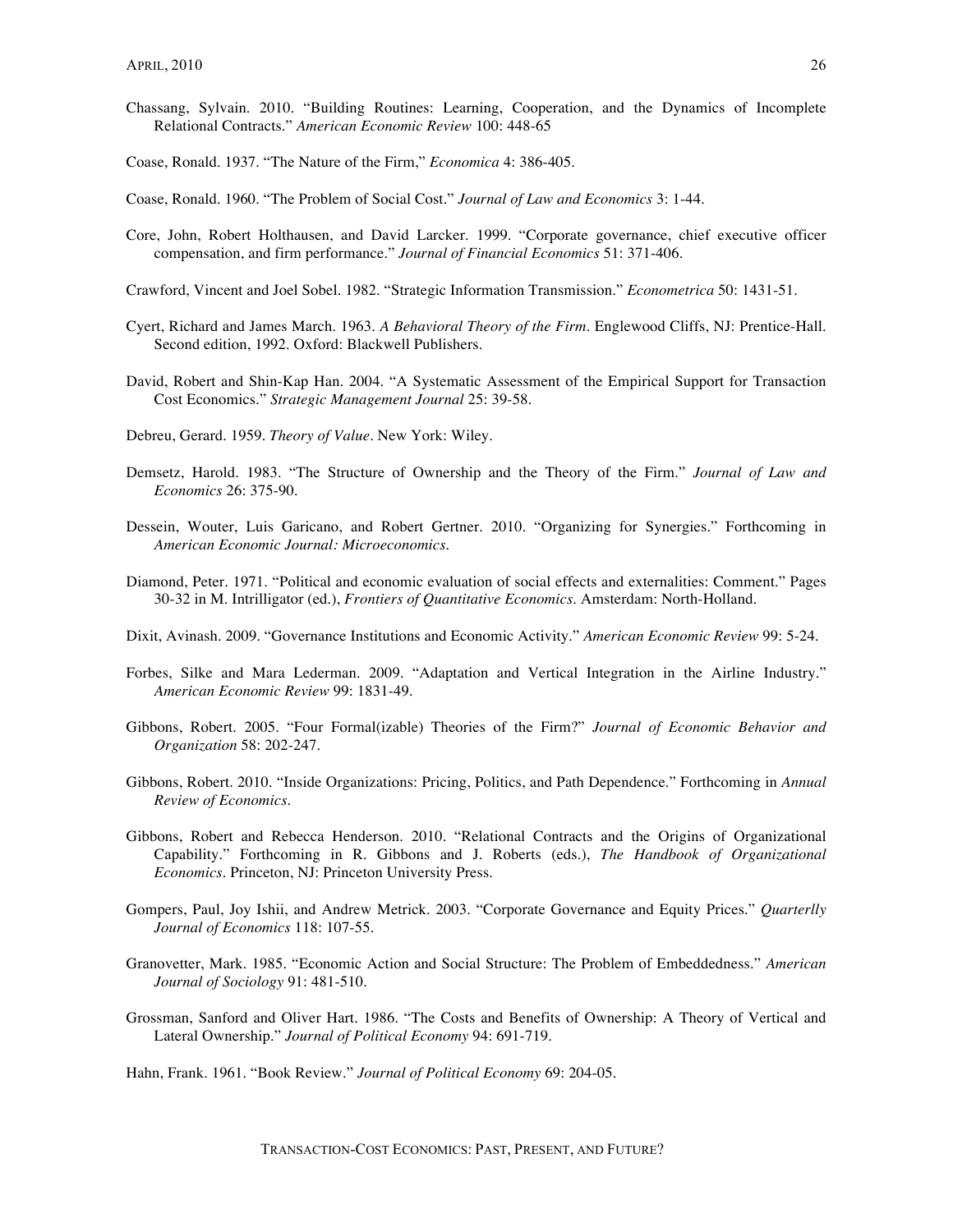- Hart, Oliver and John Moore. 2008. "Contracts as Reference Points." *Quarterly Journal of Economics* 123: 1- 48.
- Henderson, Rebecca and Ian Cockburn. 1996. "Scale, Scope, and Spillovers: The Determinants of Research Productivity in Drug Discovery." *Rand Journal of Economics* 27: 32-59.
- Holmstrom, Bengt, and Jean Tirole. 1991. "Transfer Pricing and Organizational Form." *Journal of Law, Economics, and Organization* 7: 201-28.
- Ichino, Andrea and Giovanni Maggi. 2000. "Work Environment and Individual Background: Explaining Regional Shirking Differentials in a Large Italian Firm." *Quarterly Journal of Economics* 115: 1057-90.
- Ichniowski, Casey and Kathryn Shaw. 2010. "Insider Econometrics: A Roadmap to Estimating Empirical Models of Organizational Performance." Forthcoming in R. Gibbons and J. Roberts (eds.), *The Handbook of Organizational Economics*. Princeton, NJ: Princeton University Press.
- Ichniowski, Casey, Kathryn Shaw, and Giovanna Prennushi. 1997. "The Effects of Human Resource Management Practices on Productivity: A Study of Steel Finishing Lines." *American Economic Review* 87: 291-313.
- Joskow, Paul. 1985. "Vertical Integration and Long-term Contracts: The Case of Coal-burning Electric Generating Plants." *Journal of Law, Economics, and Organization* 1: 33-80.
- Joskow, Paul. 1987. "Contract Duration and Relationship-Specific Investments: Empirical Evidence from Coal Markets." *American Economic Review* 77: 168-85.
- Joskow, Paul. 1991. "The Role of Transaction Cost Economics in Antitrust and Public Utility Regulatory Policies." *Journal of Law, Economics, and Organization* 7: 53-83.
- Klein, Benjamin, Robert Crawford, and Armen Alchian. 1978. "Vertical Integration, Appropriable Rents and the Competitive Contracting Process." *Journal of Law and Economics* 21: 297-326.
- Kogut, Bruce and Ugo Zander. 1992. "Knowledge of the firm, combinative capabilities, and the replication of technology." *Organization Science* 3: 383-97.
- Kreps, David. 1990. *A Course in Microeconomic Theory*. Princeton, NJ: Princeton University Press.
- Kreps, David. 1996. "Markets and Hierarchies and (Mathematical) Economic Theory." *Industrial and Corporate Change* 5: 561-95.
- Krugman, Paul. 1995. *Development, geography, and economic theory*. Cambridge, MA: MIT Press.
- Lafontaine, Francine and Margaret Slade. 2007. "Vertical Integration and Firm Boundaries: The Evidence." *Journal of Economic Literature* XLV: 629-85.
- Lafontaine, Francine and Margaret Slade. 2010. "Inter-Firm Contracts: Evidence." Forthcoming in R. Gibbons and J. Roberts (eds.), *The Handbook of Organizational Economics*. Princeton, NJ: Princeton University Press.
- Langlois, Richard and Nicolai Foss. 1999. "Capabilities and Governance: The Rebirth of Production in the Theory of Economic Organization." *Kyklos* 52: 201-18.

Llewellyn, Karl. 1931. "What Price Contract? An Essay in Perspective." *Yale Law Journal* 40: 704-51.

Lazear, Edward. 2000. "Performance Pay and Productivity." *American Economic Review* 90: 1346-61.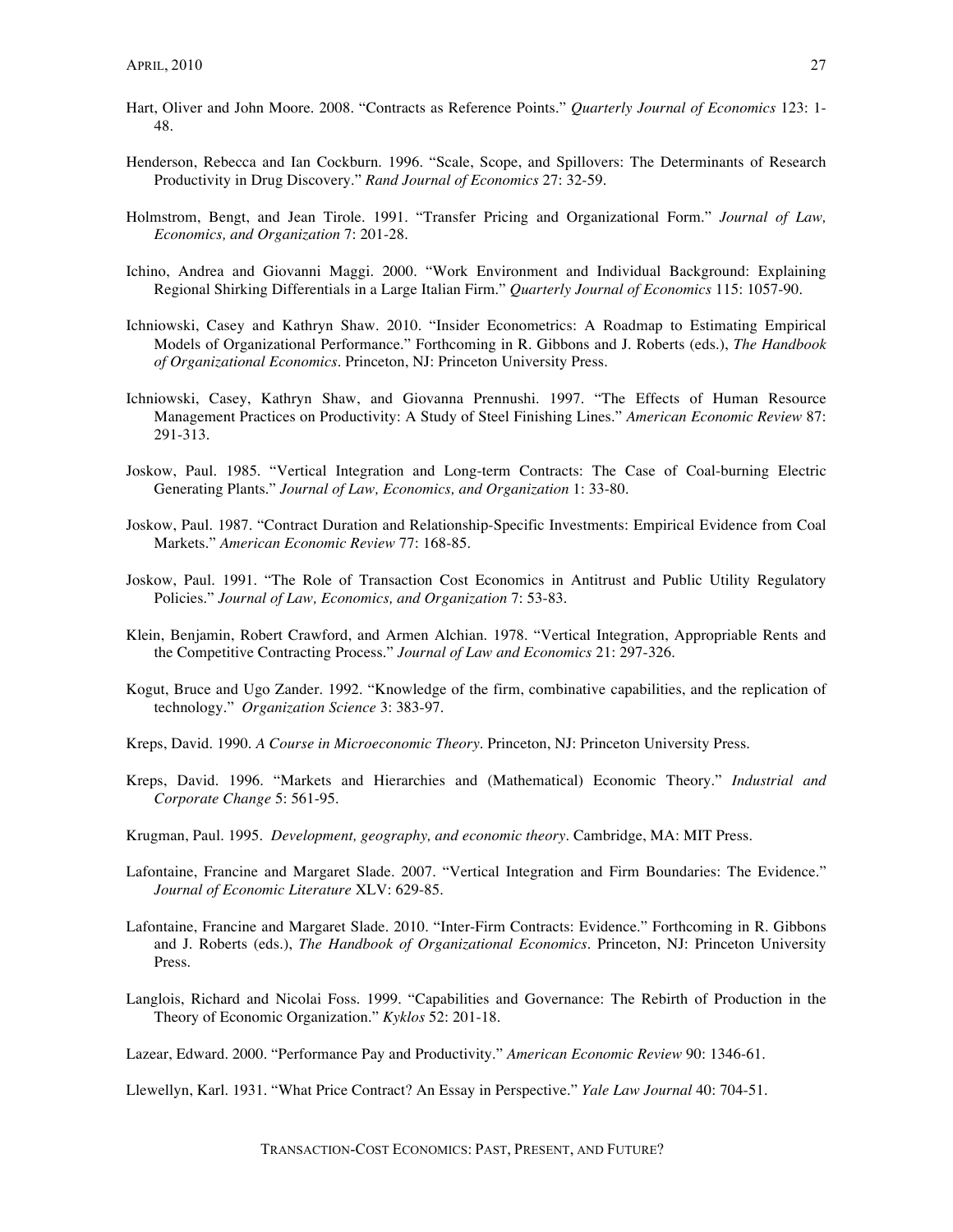- Macher, Jeffrey and Barak Richman. 2008. "Transaction Cost Economics: An Assessment of Empirical Research in the Social Sciences." *Business and Politics* 10: 1-63.
- March, James. 1962. "The Business Firm as a Political Coalition." *Journal of Politics* 24: 662-78.

Marschak, Jacob and Roy Radner. 1972. *Economic Theory of Teams*. New Haven, CT: Yale University Press.

- Mas, Alex and Enrico Moretti. 2009. "Peers at Work." *American Economic Review* 99: 112-45.
- Mas-Colell, Andreu, Michael Whinston, and Jerry Green. 1995. *Microeconomic Theory*. New York: Oxford University Press.
- Masten, Scott. 1984. "The Organization of Production: Evidence from the Aerospace Industry." *Journal of Law and Economics* 27: 403-17.
- Masten, Scott and Keith Crocker. 1985. "Efficient Adaptation in Long-Term Contracts: Take-or-Pay Provisions for Natural Gas." *American Economic Review* 75: 1083-93.
- Masten, Scott, James Meehan, and Edward Snyder. 1991. "The Costs of Organization." *Journal of Law, Economics, and Organization* 7: 1-25.
- Masten, Scott and Stéphane Saussier. 2000. "Econometrics of Contracts: An Assessment of Developments in the Empirical Literature on Contracting." *Revue D'Économie Industrielle* 92: 215-36.
- Ménard, Claude. 1996. "On Clusters, Hybrids and Other Strange Forms: The Case of the French Poultry Industry." *Journal of Institutional and Theoretical Economics* 152: 154-83.
- Ménard, Claude (ed.). 2004. *The International Library of the New Institutional Economics*. Northampton, MA: Edward Elgar.
- Ménard, Claude. 2010. "Hybrid Modes of Organization: Alliances, Joint Ventures, Networks, and other 'strange' animals." Forthcoming in R. Gibbons and J. Roberts (eds.), *The Handbook of Organizational Economics*. Princeton, NJ: Princeton University Press.
- Milgrom, Paul and John Roberts. 1988. "An Economic Approach to Influence Activities in Organizations." *American Journal of Sociology* 94: S154-S179.
- Monteverde, Kirk and David Teece. 1982. "Supplier Switching Costs and Vertical Integration in the Automobile Industry." *Bell Journal of Economics* 13:206-13.
- Myerson, Roger and Mark Satterthwaite. 1983. "Efficient Mechanisms for Bilateral Trading." *Journal of Economic Theory* 29: 265-81.
- Pisano, Gary. 1989. "Using Equity Participation to Support Exchange: Evidence from the Biotechnology Industry." *Journal of Law, Economics, and Organization* 5: 109-26.
- Powell, Walter. 1990. "Neither Market Nor Hierarchy: Network Forms of Organization." *Research in Organizational Behavior* 12: 295-336.
- Raith, Michael and Guido Friebel. 2010. "Resource Allocation and Organizational Form." Forthcoming in *American Economic Journal: Microeconomics*.

Schelling, Thomas. 1960. *The Strategy of Conflict*. Cambridge, MA: Harvard University Press.

Rantakari, Heikki. 2008. "Governing Adaptation." *Review of Economic Studies* 75: 1257-85.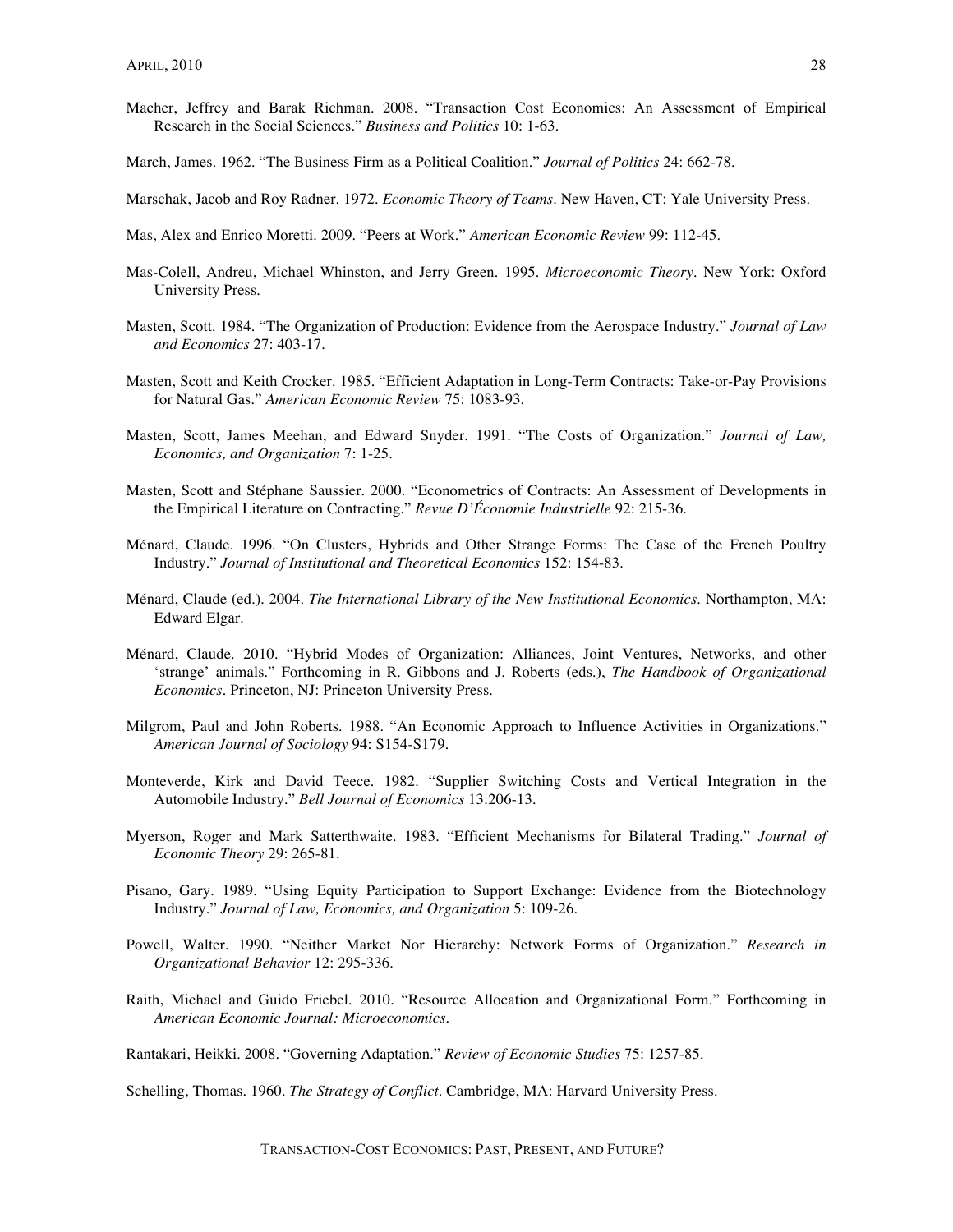Schelling, Thomas. 1971. "On the Ecology of Micromotives." *Public Interest* 25: 61-98.

- Shelanski, Howard and Peter Klein. 1995. "Empirical Research in Transaction Cost Economics: A Review and Assessment." *Journal of Law, Economics, & Organization* 11: 335-61.
- Shleifer, Andrei and Robert Vishny. 1997. "A Survey of Corporate Governance." *Journal of Finance* LII: 737- 83.
- Simon, H., 1951. "A formal theory of the employment relationship." *Econometrica* 19: 293-305
- Simon, Herbert. 1978. "Rationality as Process and as Product of Thought." *American Economic Review* 68 (May): 1-16.
- Stinchcombe, Arthur. 1985. "Contracts as Hierarchical Documents." Chapter 2 in A. Stinchcombe and C. Heimer, *Organization Theory and Project Management*. Oslo: Norwegian University Press. Reprinted as Chapter 6 in A. Stinchcombe (1990), *Information and Organizations*. Berkeley: University of California Press.
- Tadelis, Steven. 2010. "Transaction Cost Economics." Forthcoming in R. Gibbons and J. Roberts (eds.), *The Handbook of Organizational Economics*. Princeton, NJ: Princeton University Press.
- Tullock, G., 1980. "Efficient rent seeking." In: *Toward a theory of the rent-seeking society.* J. Buchanan, R. Tollison, and G. Tullock (eds.), College Station, TX: Texas A&M University Press, pp. 97-112.
- Williamson, Oliver. 1968. "Economies as an Antitrust Defense: The Welfare Tradeoffs." *American Economic Review* 58: 18-36.
- Williamson, Oliver. 1971. "The Vertical Integration of Production: Market Failure Considerations." *American Economic Review* 63: 316-25.
- Williamson, Oliver. 1973. "Markets and Hierarchies: Some Elementary Considerations." *American Economic Review* 63: 316-25.
- Williamson, Oliver. 1975. *Markets and Hierarchies: Analysis and Antitrust Implications*. New York, NY: Free Press.
- Williamson, Oliver. 1976. "Franchise bidding for natural monopolies—in general and with respect to CATV." *Bell Journal of Economics* 7: 73-104.
- Williamson, Oliver. 1979. "Transaction Cost Economics: The Governance of Contractual Relations." *Journal of Law and Economics* 22: 233-61.
- Williamson, Oliver. 1981. "The Economics of Organization: The Transaction Cost Approach." *American Journal of Sociology* 87: 548-77.
- Williamson, Oliver. 1983. "Credible Commitments: Using Hostages to Support Exchange." *American Economic Review* 73: 519-40.
- Williamson, Oliver. 1984. "Corporate Governance." *Yale Law Journal* 93: 1197-1230.
- Williamson, Oliver. 1985. *The economic institutions of capitalism.* New York, NY: Free Press.
- Williamson, Oliver. 1990. *Organization Theory: From Chester Barnard to the Present and Beyond*. New York: Oxford University Press.